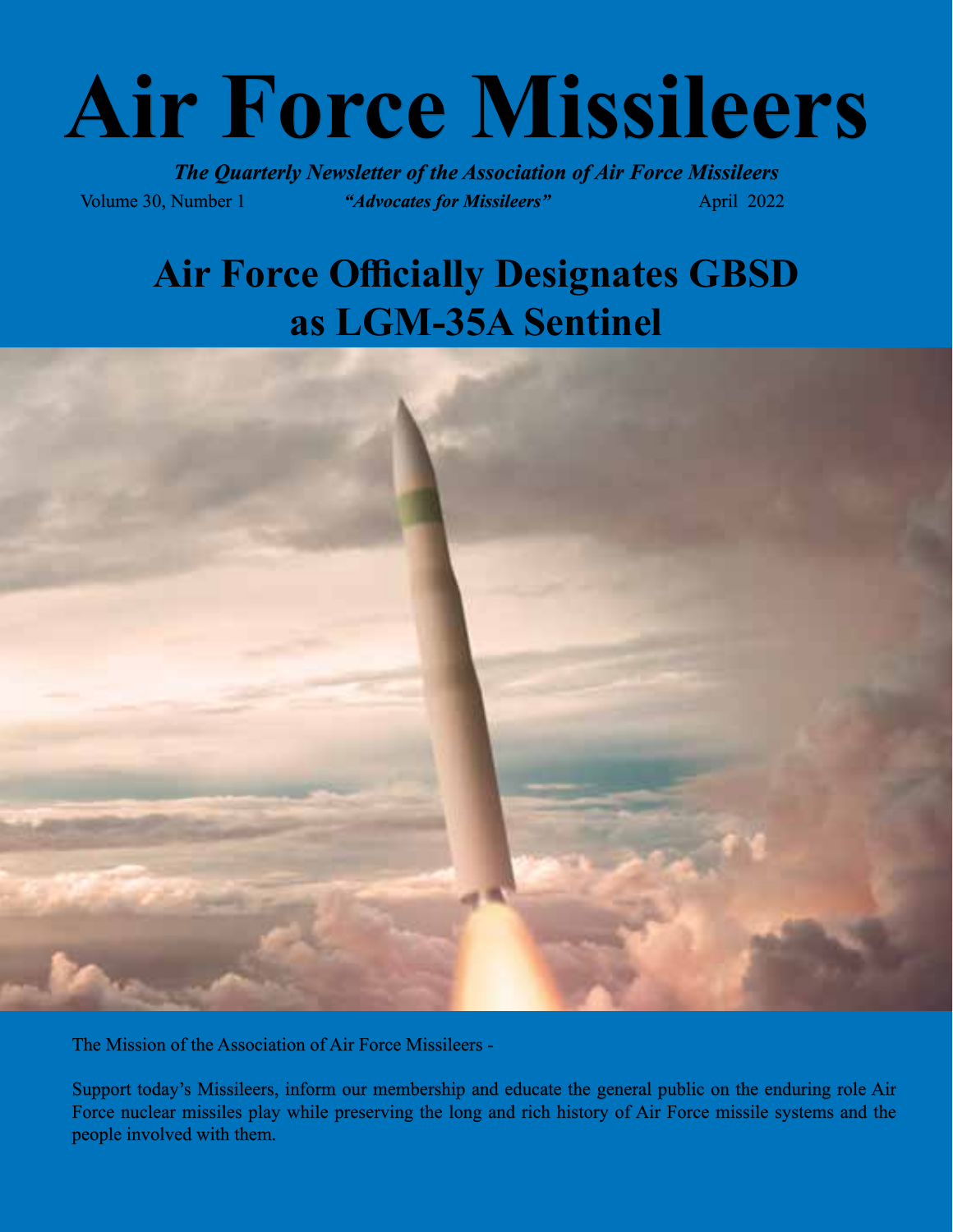

# **Executive Director's Corner**

The new year is in full swing, mask requirements are dropping all over the country, and registration for the 2022 AAFM national meeting in Salt Lake City is wide open. I'm hoping that with travel restrictions easing you will all find time to join us for a very educational event in Salt Lake City in addition to catching up with old friends. You can find registration information on our website or tear out the registration information in the back of this newsletter. **I am pleased to announce that Chris Sembroski, former Malmstrom EMTer and commercial astronaut on Inspiration4 will join us for dinner on Friday night, 7 October.** More news on other guest speakers will be provided in the monthly updates as they are confirmed.

I hope you are enjoying our monthly email news blast. Instead of waiting to get news to you every few months we are trying to push out information monthly via email and three times a year via the newsletter. **If you aren't getting our monthly emails, it's because we don't have a valid email for you in our system.**

Over the last few months, you each had an opportunity to vote to reelect or replace four members of our Board whose terms had expired. Congratulations to returning board members Bob Parker and Mike Kenderes and to our newest board members Linda Aldrich and Tony Bales. Thanks to outgoing board members Randy Tymofichuck and Jock Dodson for their service to AAFM.

In this edition, AAFM Board Member and former 20th Air Force Commander Maj Gen (Ret) Don Alston takes the stage to lay out the case for not only retaining the missile leg of the Triad but for the important mission of supporting the on-time deployment of the Minuteman III replacement - the Ground Based Strategic Deterrent (GBSD). It's a lengthy read but carries an important message.

*Jim Warner, Executive Director*

| In this Issue - | Air Force Announces Name for GBSD, Risk, the Triad and the ICBM |                   |
|-----------------|-----------------------------------------------------------------|-------------------|
|                 | Air Force Missileers Hall of Fame                               | 4                 |
|                 | First AAFM Scholarships Announced                               |                   |
|                 | The 20th Air Force Page                                         | 8                 |
|                 | Large Pepperoni, But Hold the Nukes, Help Wanted                | 10                |
|                 | Western Museum of Flight                                        | 11                |
|                 | Warren Museum Update                                            | 12                |
|                 | Q01 MAF State Historic Site                                     | 13                |
|                 | Taps for Missileers, AAFM By-laws Updated                       | 16                |
|                 | Letters, New Members                                            | 15                |
|                 | AAFM Heritage Store, AAFM Sponsors                              | 17                |
|                 | Inside Back Cover<br>National Meeting Registration              |                   |
|                 | Reunions and Meetings                                           | <b>Back Cover</b> |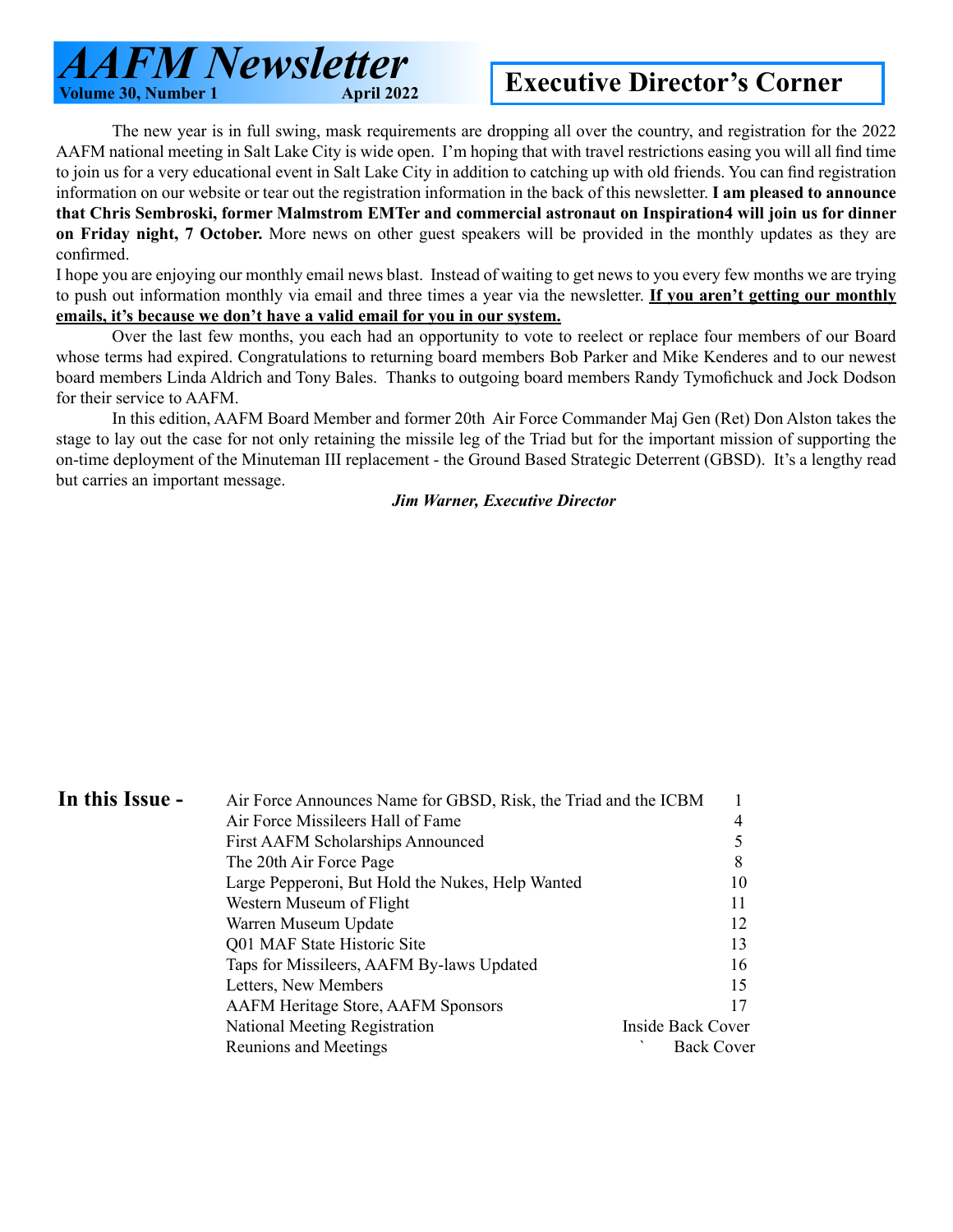



#### *The LGM-35 A Sentinel - Northrop Grumman Graphic.* **Air Force's new Intercontinental Ballistic Missile - Sentinel Letter from the Commander and the Command Chief, Air Force Global Strike Command** Strikers,

We are serving during an exciting time of transition as our major modernization programs move from concept to reality. Moments ago, Secretary Kendall announced the name of the weapon system that will replace the Minuteman III as our new ground-based strategic deterrent for our nation: Sentinel!

The name "Sentinel" perfectly captures the mission of this lethal deterrent, to stand and keep watch. Sentinel will be a highly resilient and capable system that will bring global stability to us and our Allies for decades. It is not just a new missile, but also a fully integrated launch, flight, and infrastructure system with modern command and control features.

For over 50 years, the Minuteman III missile has kept watch over our nation. We will continue to maintain and sustain this incredible system until the Sentinel fully replaces all missiles and infrastructure at our missile wings.

We still have work ahead of us, but thanks to all of you, the cornerstone of our national security will ensure America's strategic deterrence continues both now and into the 2070s.

We are proud of the work you do. Strike On!



 $t_{\text{th}}$   $\sqrt{2}$ . Coff

ANTHONY J. COTTON General, USAF Commander

Melvina A. Smith

MELVINA A. SMITH, CMSgt, USAF Command Chief, AFGSC



#### **Risk, the Triad and the ICBM** *- by Maj Gen (Ret) Don Alston, AAFM Board Member, Glendale, AZ.*

In another decade or so, China will match the United States and Russia with a nuclear arsenal of over a thousand nuclear weapons. Russia and China will already be operating modernized nuclear "triads" – missiles, submarines, and bombers -- with modern weapons. The US, however, will still be years away from completing the deployment of new intercontinental ballistic missiles (ICBMs) and new nuclear ballistic missile submarines to replace the aging systems. This is the best-case scenario.

Acquisition programs are underway to replace aging US nuclear delivery systems. The new ICBM, "Sentinel," is the last nuclear weapon system to enter recapitalization joining the new Columbia-class submarine and the B-21 bomber, "Raider." Continued bipartisan support will ensure the ICBM force remains effective during transition from the fifty-plusyear-old Minuteman III to the full deployment of the Sentinel system in the mid-2030s.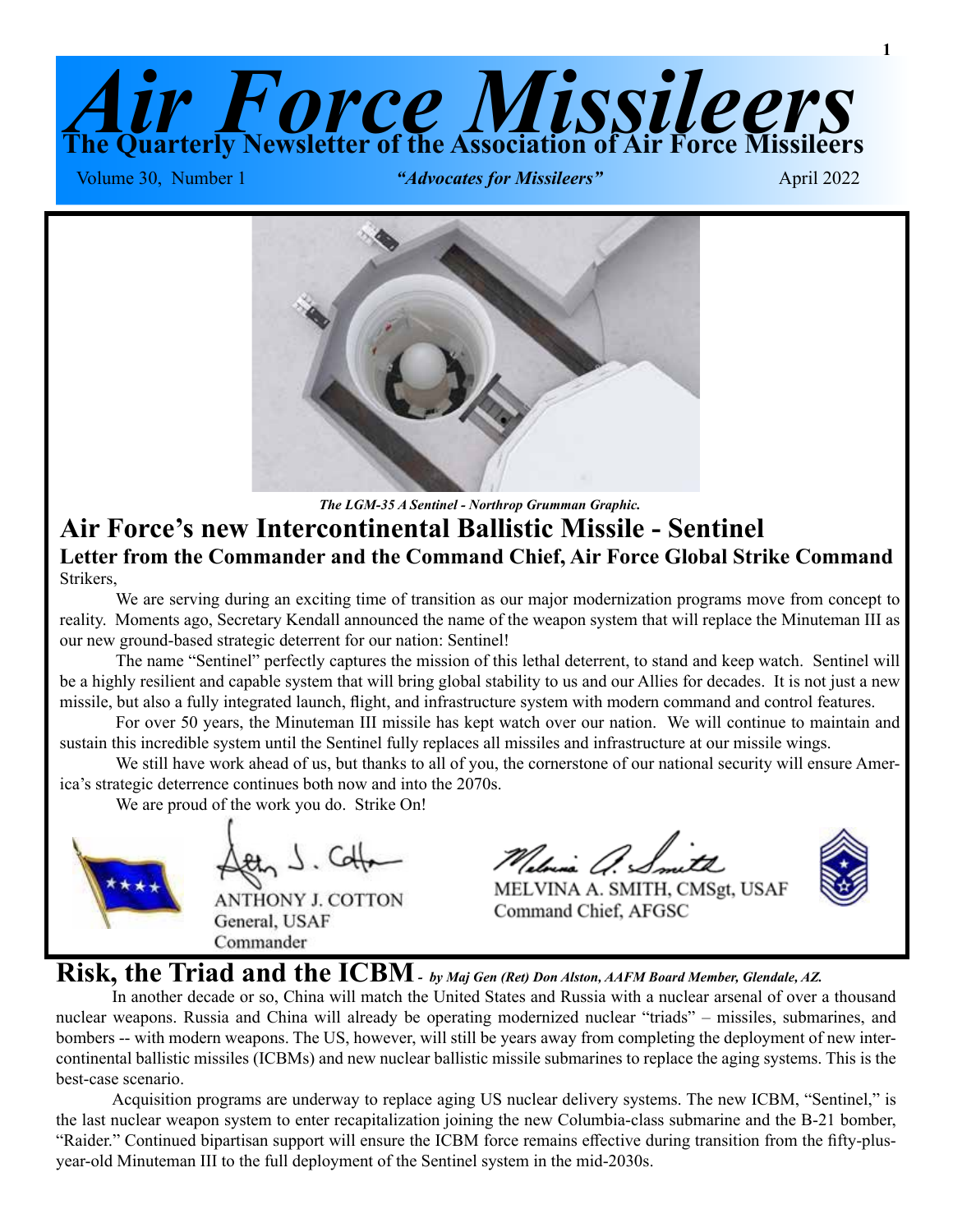# *AAFM Newsletter*<br><sup>olume 30, Number 1</sup> **Volume 30, Number 1**



*Maj Gen (Ret.) C. Donald Alston served 34 years in the Air Force and was the first Assistant Chief of Staff for Nuclear Deterrence and Strategic Integration and a former commander of 20th Air Force and USSTRATCOM Task Force 214.*

The US has relied on a mix of diverse capabilities for more than six decades to confront existential threats. Bombers provide a flexible capability. They can be deployed and recalled from their mission and uploaded with a range of bombs tailored to the mission. They can be used to send signals to adversaries with exercises and deployments to forward locations or with flights over a specific area. The ballistic missile submarine force, virtually invisible at sea, provides the US with the assured ability to retaliate after a nuclear attack. The ICBM, the most responsive capability, is distributed over tens of thousands of miles in hardened silos, constantly on alert, ready to launch in minutes. Together we call these three capabilities a triad. The US also has means to deliver nuclear weapons with fighter aircraft deployed to Europe in support of NATO.

Over the decades, US deterrence strategy drove substantial changes in the size of the force of bombers, missiles, submarines, and fighter aircraft, along with the stockpile of nuclear weapons. The force we have today is not only significantly smaller than it was decades ago, but the resiliency of the force is different. At the height of the Cold War confronting the USSR, the US deployed more than a thousand ICBMs ready to launch, hundreds of nuclear bombers on both ground and airborne alert, a robust ballistic missile submarine force at sea, all supported by an equally robust nuclear weapons complex that included our national laboratories and maintenance and fabrication facilities. Then as now, these capabilities represented an exceptionally resilient hardened, responsive, and flexible system that was – and still is -- near-impossible to defend against and near-impossible to defeat in a pre-emptive attack. As geopolitical risk with the USSR/Russia changed, nuclear forces were reduced, and the National Nuclear Security Administration (NNSA) that

manages the nuclear stockpile operated with reduced budgets. The Presidential Nuclear Initiatives of the early 1990s eliminated half the ICBM fleet, all the bombers came off nuclear alert, the Army no longer had nuclear weapons and the Navy nuclear responsibilities were confined to the nuclear ballistic missile submarine mission. Forward deployed nuclear weapons were removed from the Korean peninsula and the number of bombs in Europe was reduced. Stability could be maintained, and China deterred, with the force sized to meet the threat posed by Russia's capabilities. By 2008, the ICBM force was further reduced by one hundred with the retirement of the Peacekeeper missile system, with its fifty missiles armed with ten warheads each, along with an additional Minuteman III squadron of fifty missiles. Later, the Minuteman III force was reduced from having as many as three warheads down to a single warhead each. Finally, out of the New START treaty process and the 2010 Nuclear Posture Review, the US decided to reduce the ICBM force by an additional fifty missiles but retained those empty missile silos in a limited configuration for flexibility maintaining and sustaining the force, or, if necessary, to be reloaded with missiles.

These large-scale changes to US nuclear delivery systems over the years, in both size and readiness, have so far continued to manufacture sufficient deterrence that the US and its allies depend on for national survival. However, this smaller force size, combined with NNSA's limited capacity to react with agility to unplanned demands within the nuclear weapons stockpile, exposed just how much the US nuclear enterprise had become an interdependent system with less resiliency. Today, US Strategic Command (USSTRAT-COM) manages the routine planned and unplanned missiles that come off alert status within the four hundred ICBMs on alert and submarine forces at sea. If a problem arose today with a specific aging delivery platform or an aging warhead that forced a large-scale or partial reassignment or re-prioritization of targeting responsibilities, that would be a very tall order indeed for USSTRATCOM and the nation's nuclear weapons complex. Though one "leg" of the "triad" could cover temporarily for an exceptional problem, the unique attribute of the deficient leg cannot be replicated. For example, if a problem was found in an aging warhead deployed in the ICBM fleet, neither the bomber nor submarine leg can satisfy the essential responsive character of the ICBM. We are more dependent on a balanced triad than ever before.

A critical planning factor to manage risk of an adversary "breakout" with unanticipated capabilities or a significant US system failure, is the built-in "hedge" we currently have in the ICBM force where additional warheads can be uploaded, if required. Tipping the balance of the triad with further reductions of the ICBM alert force assumes deterrence works in this configuration, reduces the critical hedge, and exacerbates the sensitive co-dependencies that exist across our diverse nuclear forces that the commander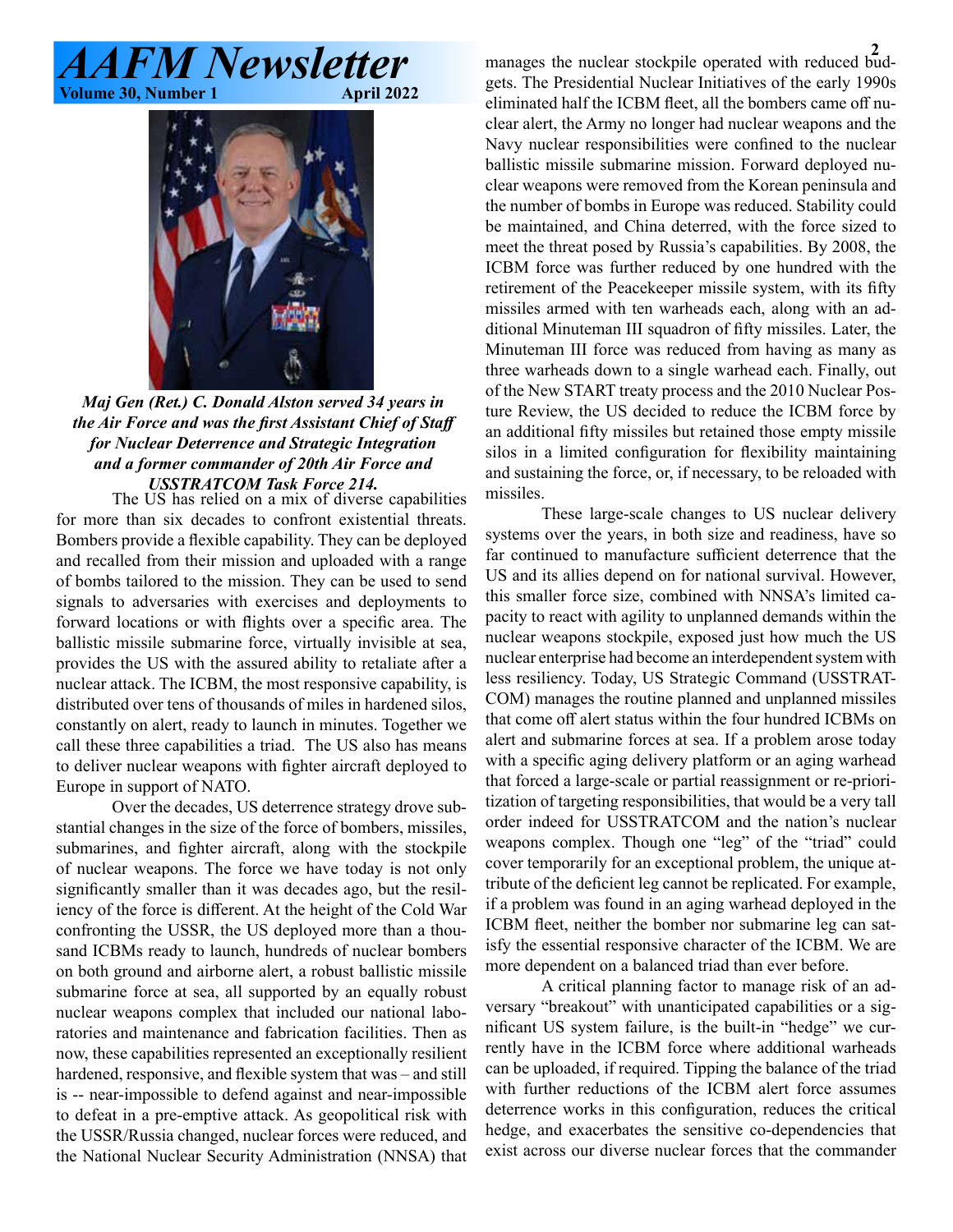#### of USSTRATCOM manages every day.

Could the non-alert bomber leg of the system be used to cover nuclear targeting? Yes, but it would require a significant political "lift" and increase operating costs. A substantial portion of the bomber force would no longer be available to conduct conventional operations, and no Allied long-range heavy bombers exist to help pick up the conventional mission slack. And generating the bomber force to assume a nuclear alert posture would require calling up the National Guard and Reserves to man the necessary tanker force and increase bomber crew ratios. Such actions would be highly visible and could obviously raise international tensions.

Continuing to move forward on Sentinel to match the current force structure will hopefully provide for a sufficiently robust and adaptable land-based leg in our deterrence system to meet the future challenges of the expanding nuclear arsenals and growing strategic capabilities of both Russia and China. And this says nothing about confronting the challenges of a stronger anti-US Russia/China alliance.

The hardened and survivable land-based alert force – the ICBM - brings broad deterrence value and stabilizing benefits every day to the nation and our allies. The national decisions to reduce Minuteman III force structure to current levels and to download each ICBM to a single warhead was part of a strategy to confront Russia's nuclear force structure and its heavily MIRVed (Multiple Independently retargetable Reentry Vehicles) force by challenging it with a broadly dispersed and hardened ICBM force where each ICBM was of equal value, and all had to be targeted. Unlike the three US bomber bases where no bombers are on nuclear alert and our two ballistic missile submarine home ports, US ICBMs must be targeted with nuclear weapons. Without a robust US ICBM force the cost to hold the entire US nuclear-capable force at risk, except for submarines underway, becomes cheap indeed. By presenting an adversary with a near-insurmountable obstacle, the ICBM force safeguards stability day-to-day. This formidable nuclear alert force also plays a critical role discouraging escalation in crisis while enabling the bomber force and additional submarines to take all the required actions to become ready to perform nuclear duties.

The high visibility of ICBMs confirms US commitment to deterring adversaries and assuring allies. The argument that they are vulnerable to an all-out-large-scale Russian nuclear attack is a common tactic of ICBM critics, but this remote scenario is not an argument about the efficacy of deterrence or the ICBM; it is about the devastating consequence of deterrence failure. The force exists to deter attack, especially this level of attack.

ICBM opponents fail to concede the restraint imposed by the assured and immediate destruction offered by the most responsive leg of the triad, the only leg designed to operate constantly at near-one-hundred-percent availability, with the preponderance of the day-to-day alert force weapons, rapidly retargetable and launchable within minutes of a presidential decision. And that constant readiness and responsiveness, unmatched by any other leg of the triad, serves an essential role in deterring a first strike, providing vital stability against existential threats.

The persistent charge of the possibility of accidental launch by the US, traceable to incidents 40 years ago, belies the facts on the ground. Nuclear alert force controls are constantly tested and verified, to include all the systems, procedures, and the people with critical responsibilities from the commander of USSTRATCOM, to the watch officers at the National Military Command Center to the launch officers at every launch control center. Moreover, future risk of accidental launch is mitigated by multiple, independent space-based infrared sensors and multiple, independent ground-based radars. The raw data from these two different sciences are evaluated by conferences of humans to assess threats and inform advisors and decision makers. The robustness of the warning system and the ability to either withhold a retaliation decision or respond immediately contributes to the credibility of the US deterrent force.

And in the extreme, if the US were to eliminate the ICBM and retreat to a single alert nuclear platform, how many decades will it take before the secure retaliatory force – our SSBNs (sea launched ballistic missile submarines) - is vulnerable to precise targeting if all Russia and China have to do is heavily invest in technology to reduce the opacity of the high seas, especially if they work together as would be in their common interests? Additionally, what would be the risks related to extending deterrence to our allies? The decision to retire the US Navy's TLAM-N nuclear cruise missile impacted Japan's confidence in our commitment to extended deterrence in the Pacific. Will this type of reduction of the visible alert force generate a similar concern among those we assure that they need not pursue their own domestic nuclear weapons programs?

There is a credible plan to sustain the Minuteman III through transition to Sentinel, but that aging current ICBM has no margin left to continue to face growing national security threats deep into the next decade and beyond. Besides, Minuteman's deterrence efficacy will erode in the face of an adversaries' future missile defense capabilities. The Sentinel program is on track with projected costs consistent with the previous recapitalization periods in the 1960s and the 1980s. Minuteman III, deployed in the 1970s, housed in launch facilities a decade older, was planned for a service life of ten years. The Air Force has extended missile life by replacing various elements, such as the solid rocket motors that were aging out and the missile guidance set (and not for accuracy improvements, but to improve reliability). The Air Force estimated that Sentinel would be less costly than continuing with patchwork fixes to Minuteman III over the next 50 years. Some critics dismiss the Air Force estimate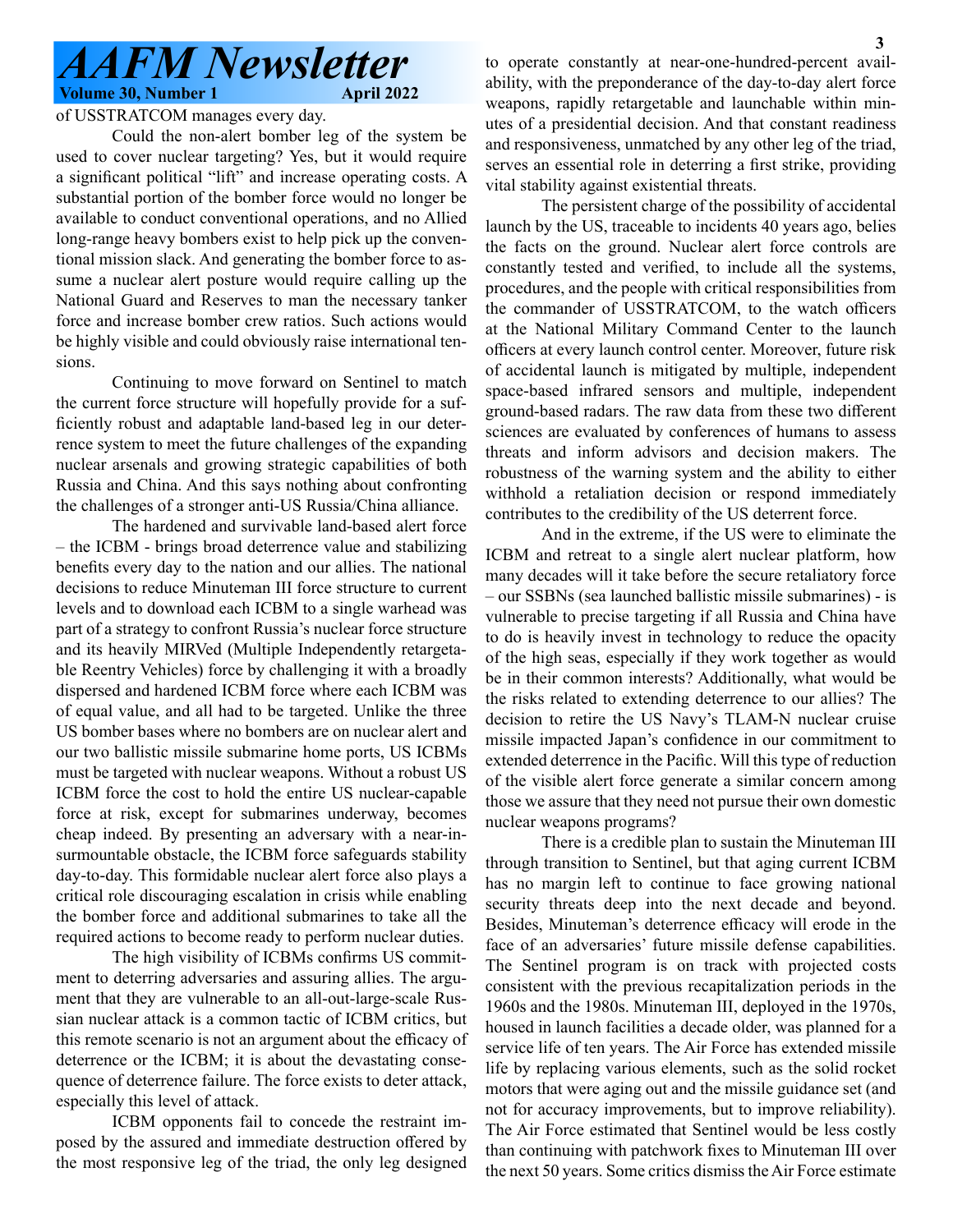because they believe their improvised force structure ideas are inherently cheaper. Similar efforts during the 2010 NPR to give primacy to budget-driven solutions and relegating national security strategy to the back seat did not work at that time and should not find traction today, especially as the US and our allies face recurring nuclear attack threats from Russia. Some also suggest the Air Force methodology for estimating operational life of critical components is highly conservative, and that there may emerge in the future, a less costly alternative methodology. Given the expanding risks associated with preserving the Minuteman indefinitely, we may be depending on multiple not-yet-invented technologies to assure national leadership that the alert force will maintain its anchor role in the triad.

Critics of nuclear modernization costs fail to highlight the significant cost advantage of the land-based leg. The Sentinel program will modernize the ground leg of the triad at a cost that is lower than either the air-breathing leg or the sea-based leg. And the operating costs of the current ICBM force and its replacement are substantially lower than either of the other two legs. Some who endorse life-extending the Minuteman III weapon system are silent on the expected savings to be had, let alone taking on the special risks inherent in writing checks against an old strategic weapon system.

Credible deterrence, at its essence, is about capable systems and the will to use them. The bedrock of that capability is the competency of the people associated with this most vital mission. The people who are sustaining all aspects of the current ICBM system and setting the course for Sentinel are products of something of an Air Force nuclear enterprise renaissance over the past decade and a half. The quality of accessions into this mission area, changes in training and education, comprehensive career management, enforced accountability matching authority and responsibility and empowered individuals at all levels contribute daily to credible deterrence. And all those responsible to operate, maintain, secure, support, acquire and deliver US nuclear delivery platforms and our nuclear weapons know that effective nuclear deterrence is about how the sum of its parts. Size, diversity, responsiveness, survivability, flexibility, adaptability and the resiliency of the entire enterprise communicates to potential adversaries that we have the capability and will to impose the ultimate cost upon them and the belief of our allies that we are committed to our collective security.

Existential threats to the US and its allies are changing. A belligerent Russia and an aspiring regional hegemon China are expanding their strategic capabilities and modernizing their nuclear weapons. Deterring two nuclear armed peers represents conditions different from our first seven decades of deterrence experience. North Korea

is expanding both the size of its arsenal and its range of capabilities. Iran continues to posture itself as the next nuclear armed state. US nuclear modernization signals adversaries and allies of a foundational commitment to deterrence and stability. A modernized triad that includes a land-based alert force of 400 – 450 Sentinel ICBMs, supported by a modernized nuclear weapons complex, with the same high caliber of people that we have in this mission area today, will provide the flexible and adaptable force the US will need to sustain effective deterrence for decades to come.

# **Air Force Missileers Hall of Fame**

#### **Program** *– Col (Ret) Linda Aldrich, Recognition Committee Chair and AAFM Board Member, Estes Park, CO*

The Association of Air Force Missileers (AAFM) Board of Directors voted to establish an Air Force Missileers Hall of Fame (AFM HOF), recognizing individuals who have significantly contributed to success of this enduring mission in the areas of operations, maintenance, security, supply, engineering, services, and special duty assignments. The AAFM Board of Directors is publicly announcing a call for nominees for the inaugural class of AFM HOF.

To qualify for consideration, nominees must have:

1 - Made significant contributions towards the development, operations, maintenance, security, and support of the nation's missile force, including USAF nuclear missile weapons systems: Snark, Matador/Mace, Thor, Atlas, Titan, Minuteman, Ground Launched Cruise Missiles, small ICBM, Peacekeeper, Ground Based Strategic Deterrent, and others.

2 - Exhibited characteristics that prove them to be noteworthy in all areas of work, discipline, reliability, aptitude, achievement, responsibility, and motivation through a lifetime of support to the USAF missile enterprise or through a single event that warrants consideration for induction into the HOF.

Eligibility includes Air Force officers, noncommissioned officers, and civilians (Dept of Defense, contractors, political figures). Nominees need not be members of AAFM.

Applications for the AFM HOF will be scored using the following selection criteria: Career Missile Accomplishments, Contributions to the USAF Missile Mission, Missile Assignments, Leadership, Personal Character, and Community Service. Nominations should be submitted on a single page, single spaced, Times New Roman 10-point font in Microsoft Word or Adobe PDF format providing a summary of accomplishments. The nomination package should include the email, phone number, and postal address of the nominee or closest family member if the award is to be presented posthumously. The nomination package may include an 8x10 color (if available) photo (to be used for the exhibit). Submit nominations via email AFMHOF@afmissileers.org no later than 1 June 2022.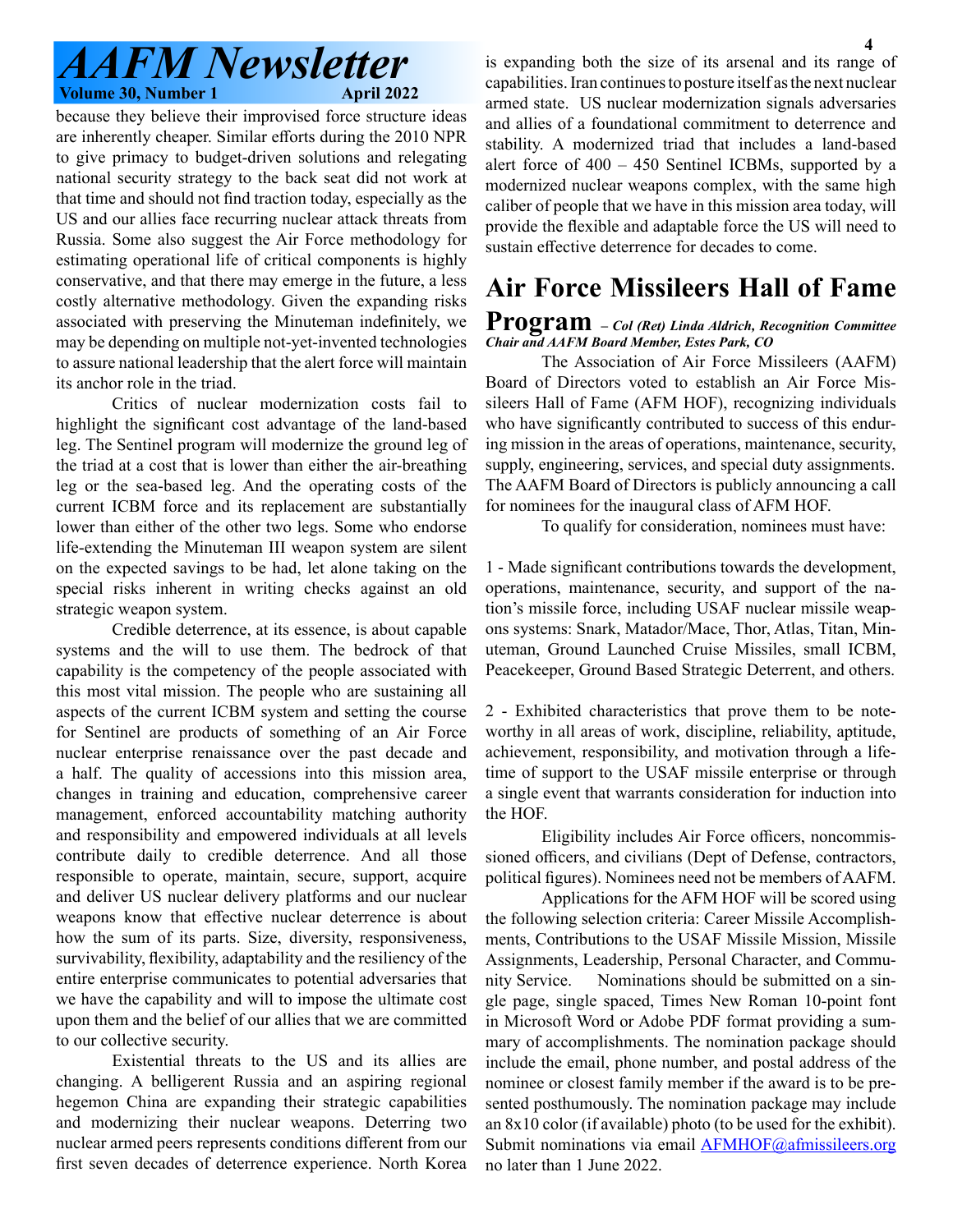# *AAFM Newsletter* **Volume 30, Number 1 First AAFM Scholarships Award-**

#### **ed** *- by Monte Watts, AAFM Board Member, Monument, CO.*

In the December issue, we announced the inaugural round of scholarships for Missileers, funded by member donations and named for two Association of Air Force Missileers (AAFM) pioneer members. The article included a brief review of the experience of the two members for whom the scholarships are named. The **Colonel Charles G. Simpson Founders Scholarship is** named for one of the founders AAFM and the Executive Director for the first 25 years (1993-2018) of AAFM's existence, and he continues to serve AAFM as Director Emeritus. The **Chief Master Sergeant Dick Hoccheiser Memorial Scholarship** is named for AAFM Life Member CMSgt "Hawk" Hochheiser, who combined an illustrious Air Force career with work as a defense contractor on missile systems.

AAFM's scholarship program helps Airmen bridge the costs of their academic pursuits for expenses not covered by Military Tuition Assistance, furthering the personal and professional growth of those dedicating their service to the ICBM mission through \$500 individual awards and a free 3-year membership in AAFM.

We will continue our support to them through this program with 2 annual award cycles per year and seek your ideas for naming future scholarship categories. Donations from members and corporate sponsors for the AAFM Scholarship Program are critical to keep this important award cycle continuing. Please contact director@afmissileers.org if you would like to earmark a personal donation, sponsor a new scholarship category or have an idea of how to improve our inaugural efforts.

On 18 Dec 2021, the Board of Directors voted to award 8 scholarships. We've included an excerpt from the applications to let our members know a little more about the outstanding Airmen serving in the nuclear deterrence mission.

**TSgt John Beauchamp** (90th Logistics Readiness Squadron, FE Warren Air Force Base (AFB), WY) - Simpson

Founders Scholarship recipient. TSgt Beauchamp is missile maintainer serving as the Noncommissioned Officer in Charge (NCOIC) of Equipment Support. He is pursuing a Bachelor's degree in Supply Chain Management from American Military University.

*I have been stationed at FE Warren AFB for 4.5 years now and have contributed to the ICBM (Intercontinental Ballistic Missile) mission in a variety of ways. I started off by honing my skills as a vehicle operator and providing transportation for personnel needing training as well as dispatching/operating wrecker equipment for towing broken down vehicles from the missile field back for maintenance. The last 2 years I worked as a Vehicle Control Officer (VCO) for the Security Forces Group where I managed their entire vehicle fleet to ensure serviceability and provide our Defenders reliable vehicles to carry out their security mission. I organized maintenance schedules, repairs/recalls and maintained accountability of the vehicle fleet. Additionally, with winter quickly approaching, we better equipped our Security Forces Defenders going into the field by providing upgraded winter survival kits for the vehicles that defend our ICBMs. The kits are better designed with the tools needed to dig a snowed in vehicle free. Also, if the team was stranded, the new kits have warmth kits including survival blankets, candles and signaling devices if a search and rescue operation was needed. I have enjoyed every aspect of supporting the ICBM mission and have great experiences working with the people I met while stationed at FE Warren. Every day brings a challenge and requires the right tools and planning to succeed. I attribute my success as a leader to the studies I pursue and the mentors I have on the job.*

**TSgt Rashan Moore** (341st Maintenance Group, Malmstrom AFB, MT) - Hoccheiser Memorial Scholarship recipient. TSgt Moore serves as the Unit Training Manager and is working to complete his Bachelor's degree in Aeronautics from Embry-Riddle Aeronautical University in fall of 2022. *As a liaison to members of my squadron my job is to learn the unit's mission and how each work center contributes to mission accomplishment. After attending the AFGSC (Air Force Global Strike Command) Strategic Deterrence Basic Course, I developed an understanding of the bigger picture of the ICBM mission. My force support role determines if* 



*TSgt Beauchamp*



*TSgt Moore*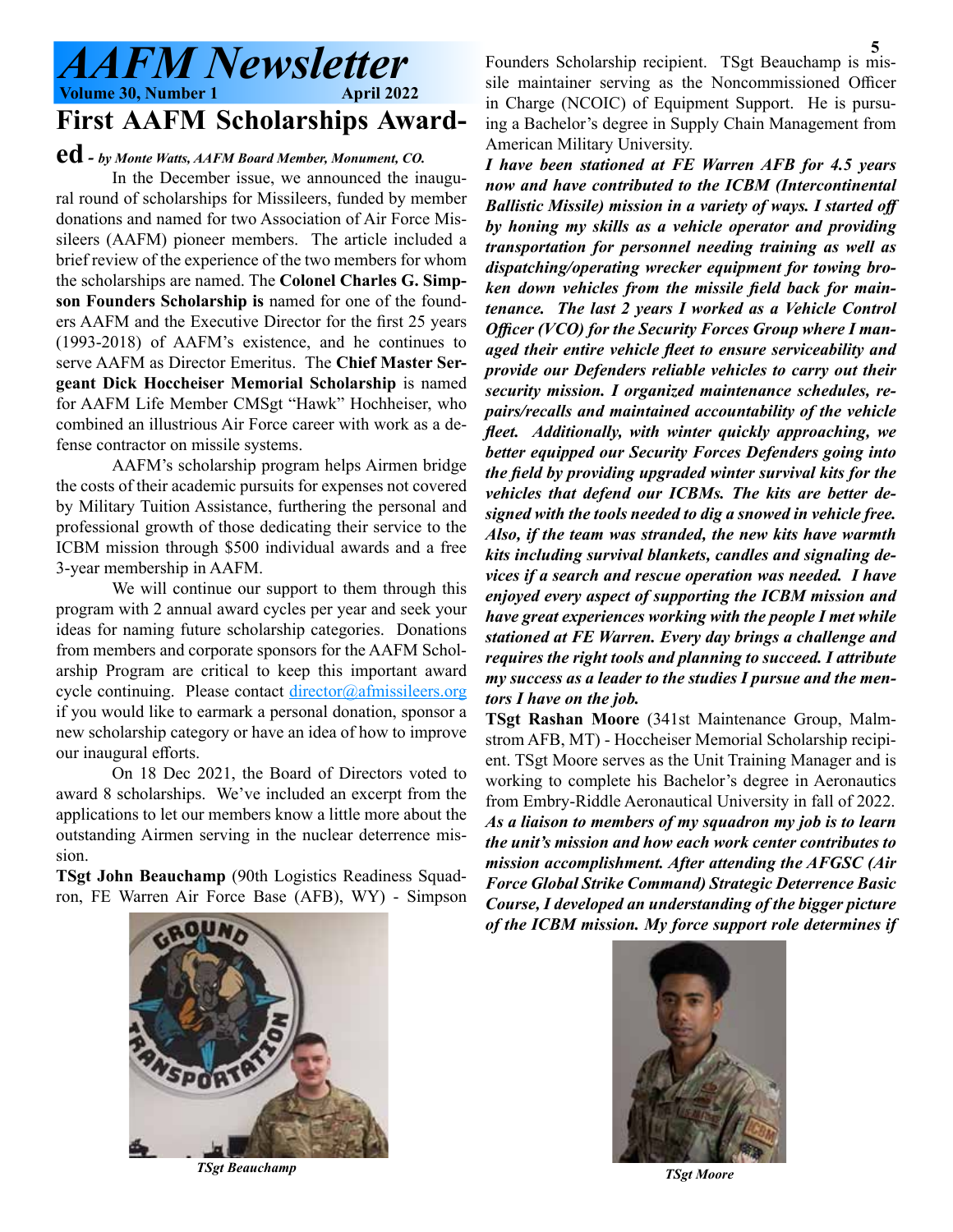*quality training programs are effective within all sections and manage policies and procedures as directed by higher headquarters and commanders. I coordinate with facilitators and instructors to teach the wing's nuclear surety and personal reliability program courses and ensure 100% compliance with members. Our recent nuclear surety and Inspector General inspection can attest to our zerodiscrepancy record that we teach our missile members the most up-to-date material. In addition, our training section has piloted the wing team chief course utilized across the 20th Air Force to improve our mission readiness. Communication is vital within any organization, and that is something that needs to be stressed across AFGSC. There needs to be more members that are well trained to explain to their airmen what they do matters and what they can do better. The mission of AFGSC can be challenging due to the sheer importance of nuclear deterrence within the national security strategy. Enabling airmen to do DSDs, QA, FTD, etc., helps retention within the AFGSC community. The rotation of positions reduces burnout and eases Airmen's tension in this demanding mission.* 

**TSgt Maricruz Gonzolas** (891st Missile Security Forces Squadron, Minot AFB, ND) - Simpson Founders Scholarship recipient. TSgt Gonzolas is the NCOIC of the Commander's Support Staff, a first-generation college student, and mother who is pursuing a Bachelor's degree in Criminal Justice from the University of Texas El Paso.

*I am currently assigned for the second time to the ICBM mission totaling 7 years out of my 15 of service. I have been very fortunate to witness first-hand the importance that the security mission is entrusted to as well as all of the training, trust and considerations that comes with it. Americans will never truly understand what it means to be a part of the ICBM mission. However, those of us who have the opportunity fully understand the importance of doing our job to perfection each and every single time. I am a first generation Mexican American and the first in my family pursuing a college degree. I understand the importance of self-improvement as well as working hard both academically and in my work center because my daughters are watching. I want them to understand that they are free to make decisions in life whether it means going to college, joining the military or learning a trade.*

**SSgt Anthony Lingsch** (Air Force Nuclear Weapons Center – Technical Order Management Agency, Hill AFB, UT) - Hoccheiser Memorial Scholarship recipient. SSgt Lingsch is a 2MOX1 previously stationed at Minot AFB, ND and is pursuing a Bachelor's degree in Business from American Military University.

*As a 2M0X1, I know about perseverance and what it takes to get the job done. From late summer nights trouble shooting the security system at a Launch Facility to bru-*



*SSsgt Lingsch*

*tally cold and long winter days replacing a Motor Drive cabinet, my experiences have given me a great appreciation for how vital our ICBMs are in keeping our adversaries at bay. My career led me on a journey to do all kinds of amazing things, as an Electronics Maintenance Technician and learn as part of a maintenance team while being taught by great leaders. When I was ready I moved up from that to lead my own team as a Team Chief to go out to the missile field and execute the mission. After my time as a Team Chief, I was fortunate to remain in my shop to be a Supervisor of multiple maintenance teams in day-today actions fulfilling the ICBM mission. I now work with maintenance Technical Orders at Hill AFB and know that ICBMs will always be a part of my life. I am also a husband and father to 3 wonderful but crazy children. I started my journey to obtain a college degree back in 2012 when I graduated high school, but decided to join the Air Force and jumped back into school soon after I got to my first duty station, but something was still missing. Why was I going back to school? Why was it important to get my degree? Why did it matter to have a little piece of paper from a university if I was good at my current job and succeeding in that aspect? All that changed and those questions were answered when I met my wife. She is the smartest and most dedicated person I've ever met and she made me realize that what I do in the Air Force won't last forever and I need to better myself so that I can excel in the future and better provide for my family. Ever since that moment I have been working hard towards a degree.*

**SSgt Brock Pardue** (90th Munitions Squadron, FE Warren AFB, WY) - Hoccheiser Memorial Scholarship recipient. SSgt Pardue is a Weapons Maintenance Team Chief who has completed a Masters Degree in Cyber Security and Information Assurance and is now working toward related technical certifications (Cybersecurity A+, Security+, Certified Ethical Hacking, and PenTest+) at Colorado State University.

*Cybersecurity and information assurance are growing topics in today's world and can directly relate to the ICBM nuclear deterrence mission. While maintaining our nation's ICBM arsenal is extremely important, so is maintaining and securing our nation's information and technology assets. Being able to effectively identify vulnerabilities and*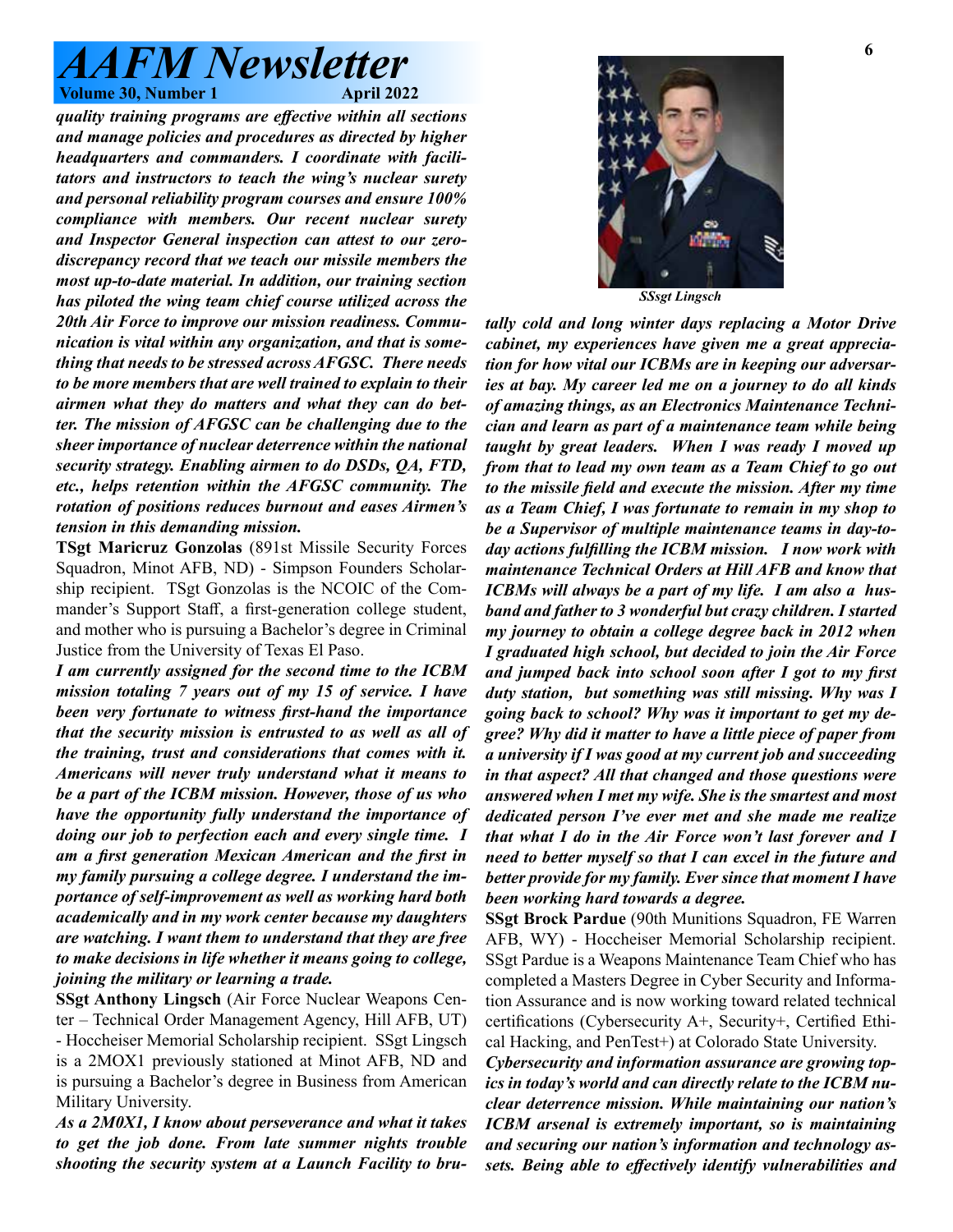

*SSgt Pardue*

*flaws within a system can apply to not only cybersecurity but maintenance as well. Information assurance is expected in the day to day life of an ICBM professional. Whether it is maintaining classified technical orders or information, an ICBM professional should know how to disseminate and protect this information. Protecting information on computers or information about our nation's most critical assets will help keep the United States Air Force as the number one air power in the world. As I progress within my studies I will be able to more effectively protect information assets and decrease vulnerabilities found within our current policies and practices*.

**SSgt William "Tyler" Hamilton** (532nd Training Squadron, Vandenberg Space Force Base (SFB), CA) - Hoccheiser Memorial Scholarship recipient. SSgt Hamilton is a 2M0X2 Missile Maintenance Instructor with teaching the next generation of maintainers. He is currently pursuing a Bachelor's degree in Project Management from American Military University.

*My academic pursuits are providing me vital leadership skills to teach the next generation of ICBM professionals. I spent six years at FE Warren as a technician and Quality Assurance with 498 dispatches, including 150 convoys, one successful test launch at Vandenberg, four SELM (Simulated Electronic Launch Minuteman) tests, 3 (Hardness Surveillance Electromagnetic Pulse Program) HSEP tests, and multiple trips to Vandenberg for testing of the Payload Transporter Replacement, earning the 2017 AFGSC Best Missile Maintenance Team and Blackburn Trophy. I've* 



*SrA Orozoco-Villanueva*

*trained over 150 students and completed 12 classes towards my bachelors since moving to Vandenberg SFB in 2020 with a 4.0 GPA. I am passionate about bettering my ability to teach - finishing my instructor Community College of the Air Force Certified Instructor Certification with over 1400 hours of instruction.*

**SrA Marcela Orozco-Villanueva** (90th Force Support Squadron, FE Warren AFB, WY) - Simpson Founders Scholarship recipient. SrA Orozco-Villanueva is Missile Field Food Specialist in alert facilities in the 90<sup>th</sup> Missile Wing while also pursuing a Bachelor's degree in Project Management from the University of Arizona.

*People view my role in the ICBM mission as a small one. I say that providing support is the cornerstone for the mission. If I stopped for a day then the team and crew on site will not be able to focus on their jobs. I plan according to their rotations to perform and deliver in a timely manner. I run an active account and a daily inventory on supplies, planning ahead so I can support the mission without any incidents. As a child of immigrant parents, I make sure to take any opportunity I can so their sacrifices would not be in vain. I will be the first in my family with a BA. On top of the mission, I have been attending school and taking any chance I can get to be involved with the community on and off base. Due to this, I have recently been promoted to Senior Airman Below the Zone.*

**SrA Walter Kun** (90th Force Support Squadron, FE Warren AFB, WY) - Simpson Founders Scholarship recipient. SrA Kun is also a Missile Field Food Specialist supporting the 90th Missile Wing mission, focusing on a Bachelor's degree in Animation from the Los Angeles Film School to be completed in the spring of 2022.

*Throughout the nuclear deterrence mission there is a need for a lot of visuals, training and guidance for Airmen. (This degree will help)…to make those visuals possible in a highly detailed way to help the mission. I have three years within my job experience towards the ICBM mission and I provide meals for all the of personnel out here at the MAF's. I am currently taking accelerated courses - taking accelerated courses - taking multiple classes at a time to gain my degree.*

*SSgt Hamilton*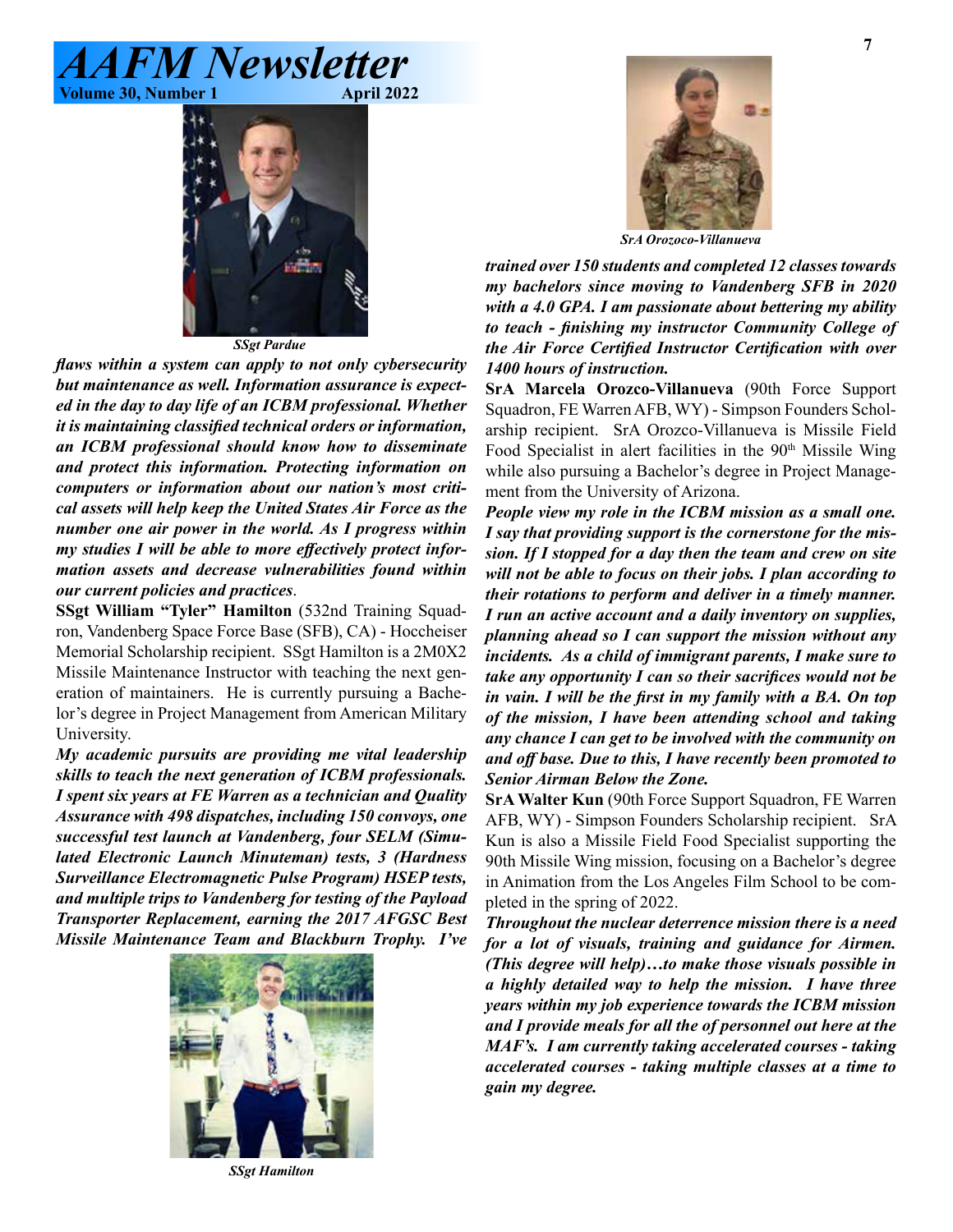

# *The 20th Air Force Page*



*Slaying the Mythical Dragon*

#### **Sentinel Dragon 22-1: Defending the Homeland, Assuring Allies, and Accelerating Integration** *- By Maj Gen Mike Lutton, Commander, 20 AF*

From mid-December 2021 until late February 2022, innovative leadership teams across 20th Air Force (20 AF) executed Sentinel Dragon 22-1 at FE Warren Air Force Base (AFB), WY; Kirtland AFB, NM; Malmstrom AFB, MT and Minot AFB, ND.

Sentinel Dragon is a Numbered Air Force-wide readiness event combining three inter-related lines of effort: innovation; tactics, techniques, and procedures; and large force exercises all designed to increase readiness and ensure mission assurance while developing integrated lethality. Sentinel Dragon 22-1 scenarios centered around utility and communication disruption designed to challenge readiness and combat force generation from the installations across 20 AF. Kirtland AFB and our three missile complexes, in total, equal to the combined size of the state of South Carolina a landmass easily encompassing the distance from Kadena Air Base, Japan to Taipei, Taiwan or Ramstein Air Base, Germany to Warsaw, Poland.

Sentinel Dragon 22-1 contributed to meeting the objectives of Action Order C: Competition from Air Force Chief of Staff Gen Charles Q. Brown, Jr.'s Action Orders to Accelerate Change Across the Air Force.

This action order explains that Airmen need to understand their role in the long-term strategic power competitions between the United States, Russia and China. The Air Force must also improve its understanding of competitors' ambitions and ways of war to inform how it organizes, trains and equips Airmen.

Like forces assigned to the Indo-Pacific and European theaters of operation, exceptional leaders across

the 20 AF demonstrated agile combat employment concepts to sustain critical utilities and communication nodes necessary to generate combat power. When current concepts were not effective, innovative teams developed concepts to maintain force readiness and generate combat power.

Lessons learned remain critical to growth in innovation; tactics, techniques and procedures; and refining large force exercises. Sentinel Dragon 22-1 focused our team's thoughts on refining and focusing installation defense plans to account for early utility disruption: early disruption targeted at unit readiness and the ability to generate combat power. Physical security remains THE priority focus for all our nuclear units; however, installation defense plans must account for cyber resilience and defense across our installations.

Sentinel Dragon 22-1 provided an environment for Airmen to innovate, refine and develop tactics, techniques, and procedures to generate combat power critical to deterrence and mission assurance with the backdrop of longterm strategic power competition between the U.S., Russia and China. The Airmen of 20 AF remain critical to defending the homeland, assuring allies, and accelerating change with the sole purpose of deterring strategic power conflict.

# **Configuring the Next Generation of ICBM Weapons Officers -** *By Dr.*

#### *Jeremy Prichard, 20 AF historian*

Since its establishment as the Aircraft Gunnery School in 1949, the United States Air Force Weapons School (USAFWS) has undergone two conversions, numerous expansions, and multiple refinements of how it graduates weapons officers and enlisted specialists.

A recent conference hosted by Maj Gen Michael Lutton, 20 AF Commander, underlined that last point as the Air Force forecasts multiple nuclear modernization programs in the coming years.

In advance of changes to the intercontinental ballistic missile (ICBM) enterprise – notably with the replacement of Minuteman III (MMIII) with the Ground Based Strategic Deterrent (GBSD) – 20 AF hosted a twoday conference at FE Warren AFB to resolve how the 315th



*GBSD Weapons Instructor Course Conference Attendees*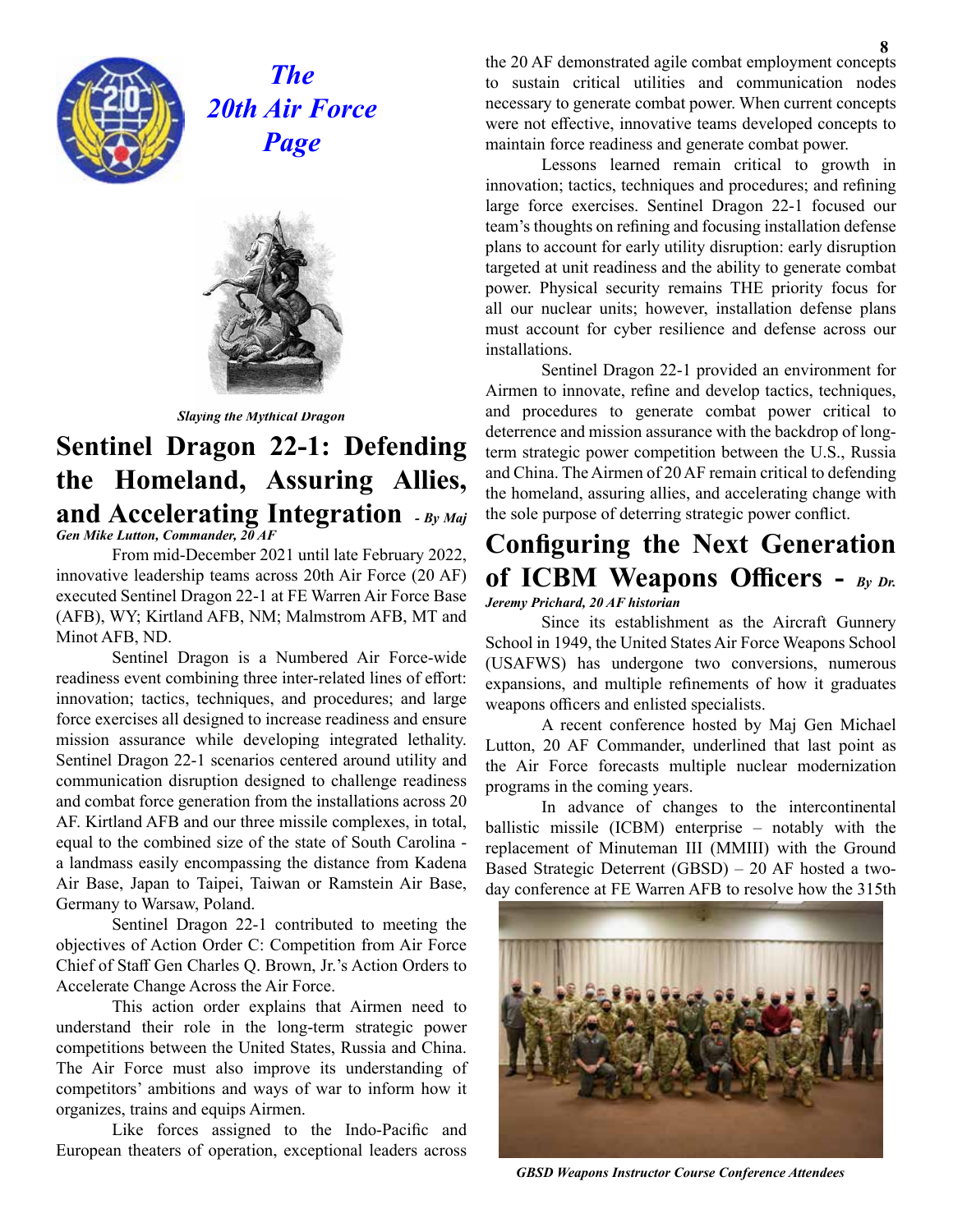

*Col Jared Nelson, 20 AF/A3/6 Director, Presenting the Final Proposed Course of Action to Maj Gen Michael Lutton*

Weapons Squadron (WPS) – the USAFWS ICBM squadron – should begin incorporating GBSD into its curriculum and, relatedly, when to phase out MMIII academics.

Currently, in addition to academics on the nuclear enterprise, ICBM weapons officer graduates receive a combined 150 academic hours on their respective Minuteman III weapon system. Creating weapons officers on MMIII will remain critical for the lifespan of the weapon, projected to remain on alert into the 2030s; but with the anticipated operational capability of GBSD in 2029, many have begun considering alterations to the course's curriculum that incorporates the new weapon system.

The timing is also ripe for change as the Air Force configures future budget plans and considers how many resources might be needed – to include the potential for more facility space and additional instructors assigned to the 315 WPS at Nellis AFB, NV – before the Air Force certifies GBSD on alert status.

Similarly, given that 2022 marks 10 years since the 315 WPS's activation, the gathering provides an opportunity to seek feedback from recent graduates and incorporate updates to the syllabus. Though major changes to the curriculum have occurred during that period, participants considered this event the most consequential re-write to the curriculum since courses began more than a decade ago. **Parallels**

The group invited to the GBSD Weapons Instructor Course (WIC) Conference in January were tasked with solving those key questions: What should those changes look like, and when should they be implemented?

Gen Lutton determined that the ideal attendees equipped to find answers to those questions were graduates from the ICBM WIC, the "keepers of the weapons school," he acknowledged. Weapons officers assigned to HQ 20 AF's A3 directorate organized the conference. The two-day conference shared parallels with the ICBM WIC's origins begun in 2008.

At that time, then Lt Col Lutton, the Commander of the 328th Weapons School (Space), was charged with creating a separate ICBM WIC. The instructor who volunteered to administer that standup initiative was then Maj Jared Nelson. Col Nelson was charged with organizing the January WIC conference. Also critical in hosting duties was Lt Col Katherine Mack, now 20 AF/A3T Chief of Training, Test, and Evaluations. Col Mack was a graduate of the first ICBM WIC class in 2010. (In 2012, ICBM curriculum transferred from the 328 WPS to the 315 WPS following activation of the latter squadron.)

In all, nearly two dozen ICBM WIC graduates converged at FE Warren AFB's Trail's End to attend the working conference, complemented by others with various connections to the 315 WPS.

#### **Working Groups**

Before breaking into groups, Gen Lutton addressed the entire group, stressing that the team's final proposal "shouldn't be perfect." Instead, the intent of this gathering was to begin the process of building a plan, with the expectation that future weapons officers would revisit and revise it as major MMIII/GBSD transition milestones materialized.

The group also received background briefings from three individuals: Col Daniel Lehoski, Commandant of the USAF Weapons School, offering perspective on how other weapons squadrons have adjusted curricula in response to newer weapons systems; Lt Col Andrew Salloum, current 315 WPS Commander, providing a history of the ICBM WIC and its current academic objectives; and Lt Col Kevin Hummert, Air Force Global Strike Command/A5IG, with a classified overview of the MMIII/GBSD transition timeline. Following those briefings, each participant was placed in one of three working groups with a unique problem statement: 1) whether to begin incorporating GBSD instruction into the syllabus immediately; 2) whether to create a separate path for GBSD students, thereby creating two tracks (alongside one for MMIII students) under the 315 WPS; or 3) whether to integrate multiple mission sets beyond missile operators into the 315 WPS, such as maintainers, security forces, and helicopter pilots, as examples.

For nearly three-quarters of the conference, working group participants mulled over how their respective course of action could become feasible, and where gaps existed within it. Interspersed within these group gatherings, members presented their findings to the entire team and, afterward, incorporated feedback from those engagements upon returning to their respective groups.

On the final afternoon, Gen Lutton offered his preference following one last round of briefing proposals. **Conclusion**

While the final product incorporated components from each group, the participants settled on an adaptable syllabus that begins incorporating GBSD into the curriculum immediately. Syllabus writers will attempt to glean as much GBSD information as they can, integrate that material into the current academic structure, and modify future syllabi as developments warrant. Ideally, once two missile wings had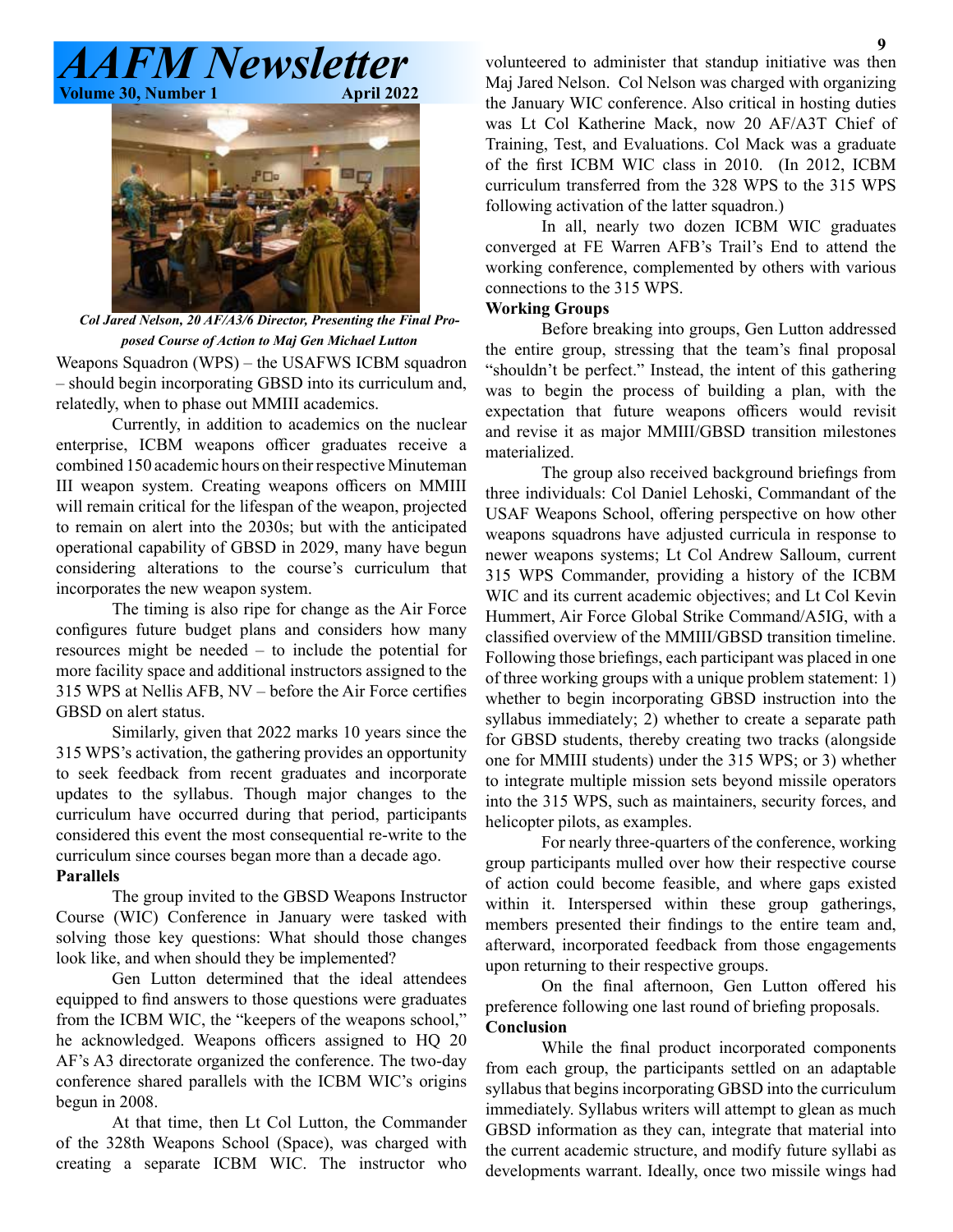# *<i>AFM Newsletter*<br>april 2022<br>April 2022 **Volume 30, Number 1**

converted to GBSD entirely, if not sooner, syllabus writers could begin removing MMIII technical data from the course. Ultimately, the goal for the 315 WPS will be graduation of ICBM weapons officers, not specifically MMIII or GBSD weapons officers.

Reflecting on the group's accomplishments – relaying both the historic nature of this event and the importance of their contributions – Col Nelson remarked that their efforts "will easily lay the foundation of the WIC for the next 30 years."



# **Large Pepperoni, But Hold the**  *Entering Hotel-01 LCC*

#### **Nukes** *- by Dennis Brooke, AAFM Mbr No L799, Tacoma, WA.*

Think about the oddest "wrong number" phone call you've received. I remember picking up a voice mail left by a panicked homeowner - who was looking for a plumber. I guess the "Dennis and Laurie can't come to the phone…," didn't make it clear we weren't the local Roto Rooter. I hope they didn't drown trying to bail out their basement before figuring out they had misdialed.

But the most persistent wrong number I received was when I was serving as a missile launch officer at Malmstrom Air Force Base (AFB) in Great Falls, MT. One of our Launch Control Centers, designated Hotel Zero One, happened to have the same four-digit extension as the downtown Pizza Hut. If a hungry person on base dialed the three-digit Malmstrom AFB base exchange but the four-digit number for Pizza Hut they reached a nuclear missile launch control center, forty feet under the soil of Montana.

You would think that my standard greeting, "Hotel Launch Control Center, Captain Brooke speaking," would be their cue this was not a place that delivered pizza. But several times a month I would answer the phone and then have someone place an order for a delivery from Pizza Hut. During the first few months I patiently explained their error, but I have to confess, eventually I just repeated their order.



*12 SMS Red Dawg Door Art*

I then told them to expect their pizza in thirty minutes. I'd like to say that I was trying to do my part to create a more fit fighting force by depriving my fellow Airmen of grease laden pepperoni specials. In reality I was just annoyed.

The odd thing is nobody ever called back asking what was the hold up on their pizza delivery. I wonder how many got mad after an hour and called Pizza Hut versus those who just passed out on their sofa after their sixth Budweiser.

The award for the most unusual wrong number though has to go to my friend who was handling phone duty one day at the squadron ready room. The phone rang and when he picked it up, he said, "12th Strategic Missile Squadron, Lieutenant Trahan speaking." (Note that usually at this stage in the story I would say, "Names have been changed to protect the innocent." I haven't done that because he is in fact, guilty.)

A befuddled woman, evidently hard of hearing, asked, "Do you have any flights to Calgary." The astonished Lt Trahan said, "Ma'am, this is a missile squadron. We don't have any flights to Calgary." Then being a quick-thinking LSU grad, he added, "We could get you there, but it wouldn't be any fun."

It might not have been fun, but man, what a ride!

*This story was first published in the Fall 2021 issue of the Friends Journal, the quarterly magazine of the Air Force Museum Foundation and is reprinted here with their approval.*

# **Help Wanted:**

Do you have financial management/auditing experience? Our Finance Committee is looking for a member who is interested in developing and monitoring our annual budget. If interested, please reach out to Bob Parker at

#### bobanddayna@gmail.com

Have you ever edited a magazine or newsletter? We are looking for someone interested in developing and editing the AAFM newsletter. If interested, please contact Jim Warner at director@afmissileers.org

**10**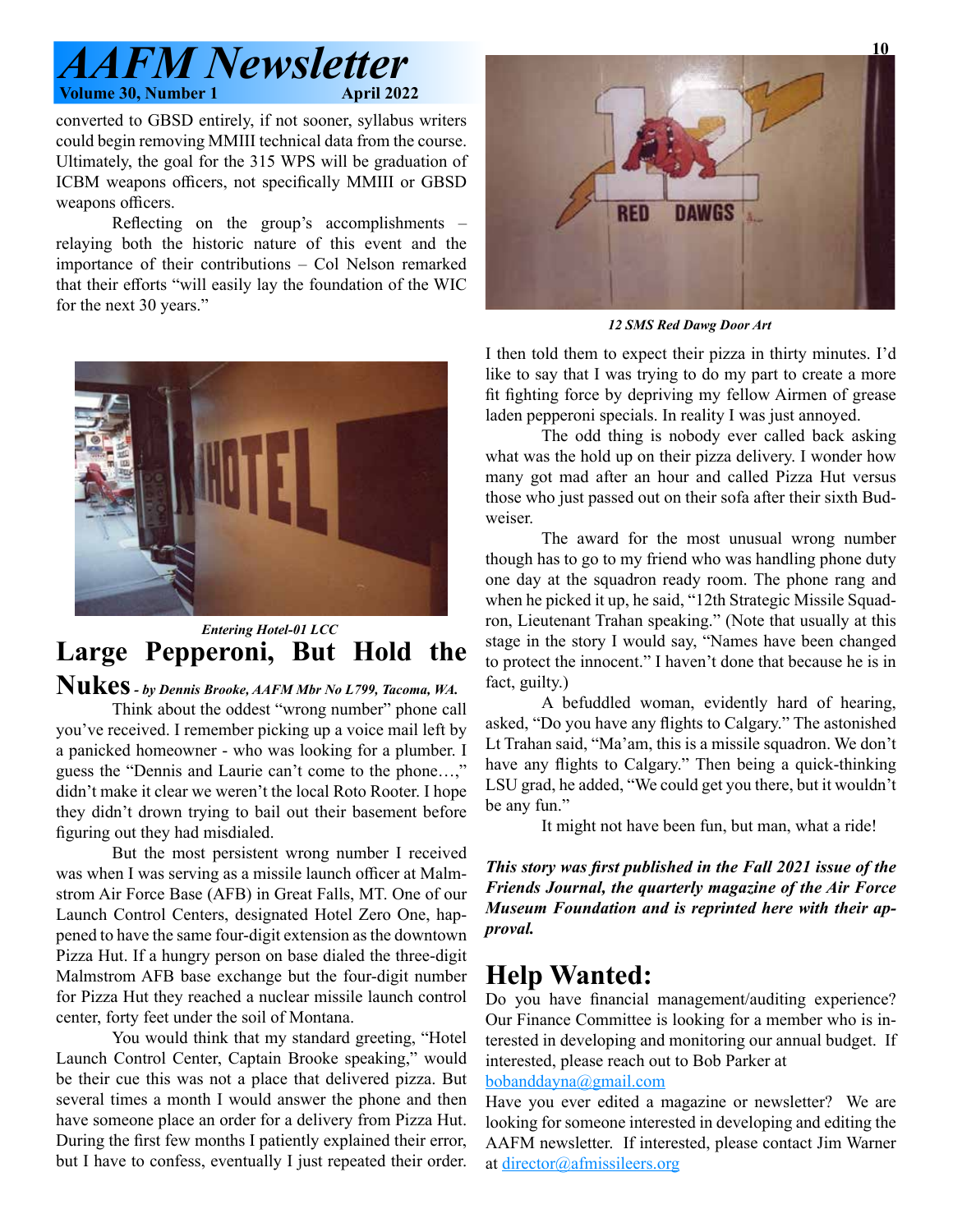# *AFM Newsletter*<br>april 2022 **Volume 30, Number 1**



#### *Western Museum of Flight* **Western Museum of Flight** *- by CMSgt (Ret) Bob Kelchner, AAFM Board Member, Torrance, CA.*

The Western Museum of Flight (WMOF) was inspired by the then Northrop Company. It was established at the Hawthorne Municipal Airport in 1981, and relocated to its current location at the Torrance Municipal Airport – Zamperini Field, Torrance, California, in 2006.

The WMOF was established to capture the imagination and inspire achievement through memorable experiences that celebrate the rich Southern California aerospace industry legacy. From their earliest beginnings during Post World War II, US missile and intercontinental ballistic missile (ICBM) programs have been highly entrenched in the fabric of the Southern California aerospace history. In December 2020, the management of WMOF submitted a request to Association of Air Force Missileers (AAFM) for a grant of \$2,000. The project was to document the evolution of the fledging aerospace companies in the Southern California. The project was to document the ICBM story through, storyboards, photos and scale models videos. These companies included Ramo-Wooldridge, Northrop Corporation, North American Aviation, Convair and others. These companies started and nourished the technical development of what is now the USAF ICBM program. The grant of \$2,000



*Bob Kelchner and Joe Provenzano, a docent for the WMOF. A Northrop Grumman veteran, he is the architect and builder of the exhibit.* 



*Storyboard of ICBM Development in Southern California The timeline starts in 1946 with captured German V2 rockets and continues with Thor, Minuteman and the GBSD.*

was awarded by the AAFM Board of Directors in December 2020. The project was completed by December 2021. Key Highlights of the project:

1 -The historical story of the evolution of Ramo-Wooldridge Corporation into Space Technology Labs and eventually TRW, Inc. as the architects of the USAF ICBM program.

2 - Historical photos of key innovators and events in the timeline.

3- Brief biographies of key individuals (Ramo, Wooldridge, Northrop, Martin, Schriever, etc.)

4 - A storyboard timeline/family tree diagram provides the diverse history of the missile programs from 1945 to present including the "family tree" branches for NASA, US Army and air defense systems.

5 - Models of the SM-62 Snark, the SM-65 Atlas I, and other early missiles are displayed, as well as the LGM-25 Titan I, SM-64 Navaho, MGM-1 Matador, PGM-17 Thor, PGM-11 Redstone and LGM-30 Minuteman.

I was invited to inspect and review the exhibit in December 2021. This exhibit is very detailed and gives an accurate timeline of ICBM development in Southern California. The Ballistic Missile Division (BMD) was established in 1954 in a schoolhouse in Hawthorne, CA, only a few



*Scale ICBM Models*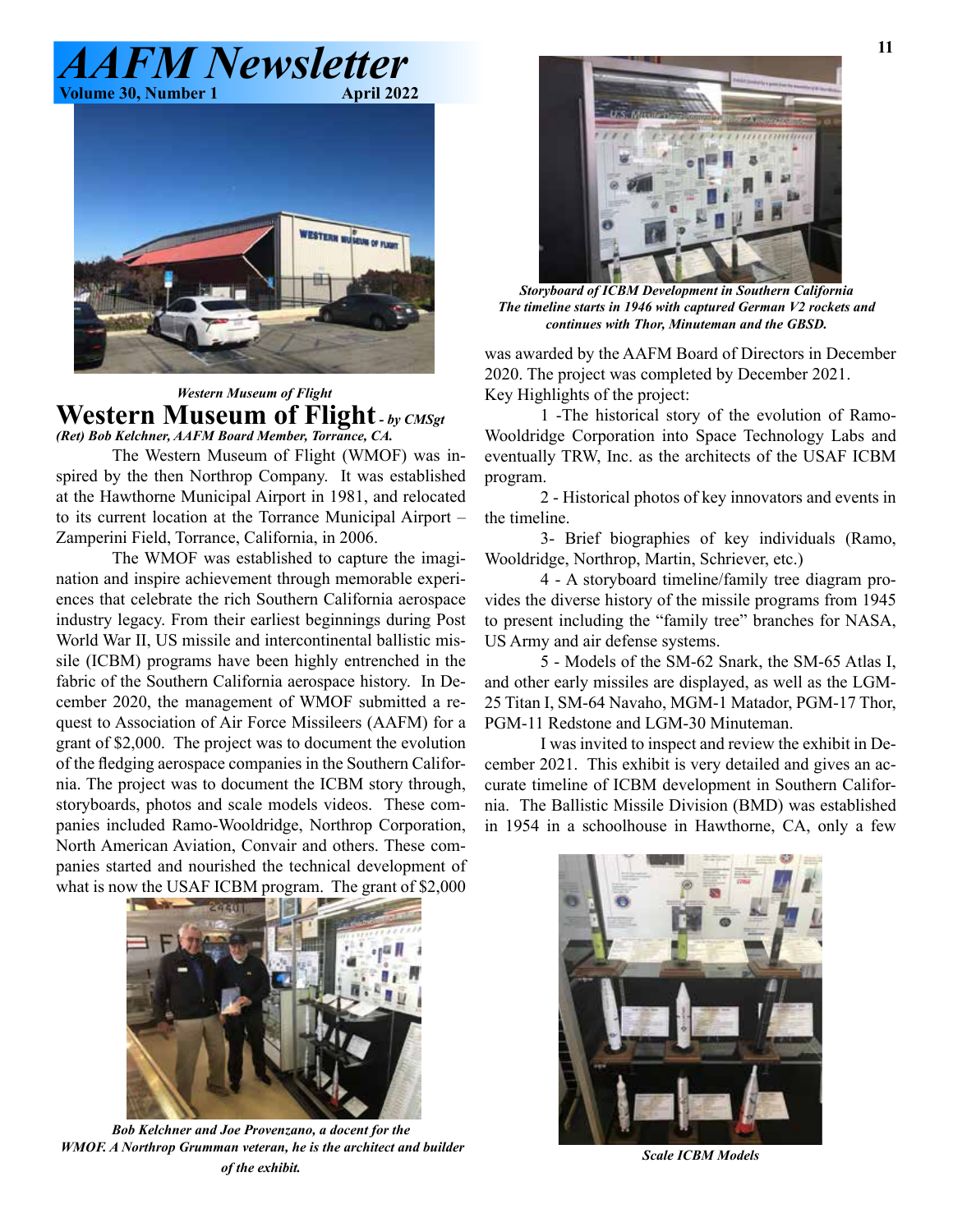

*Video of ICBM History*

miles from the museum at Torrance Airport. The WMOF describes this history in an entertaining way. The storyboards, photos and models of many early ICBMs are very impressive. The missile models were manufactured by digital printing and have all the operational colors applied. This an outstanding display and AAFM is proud to have funded its development. The results of the AAFM grant of \$2,000 to develop this display exceeded expectations.

The museum has plans for future expansion. The expansion would include a viewing room with large flat screen equipment. Presently, the museum is busting at the seams and has very limited room for new displays.

For additional information contact Cynthia Macha, Director, Western Museum of Flight, Torrance, CA 90505, (310) 326-9544. Email:  $cm@wmof.com$ , www.wmof.com.

#### **Warren Museum Update** *- by Col (Ret) Matt Dillow, AAFM Mbr No L804, Cheyenne, WY.*

Outside the main gate of FE Warren Air Force Base (AFB) in Cheyenne, WY, is a sign proclaiming the installation as the "Home of the Missileer." This is a fitting characterization, as FE Warren was the nation's first operational missile base and has supported alert operations for several variations of the Atlas, Minuteman, and Peacekeeper weapon systems since the late 1950s. The installation is an intriguing reflection of its 154-year history spanning the early days of the frontier to the impending deployment of America's newest intercontinental ballistic missile (ICBM) weapon system (the Ground Based Strategic Deterrent) and is the longest continuously active base in the Air Force. Whether you are a devoted student of history or have a more casual level of interest in the history of ICBMs or the Old West, the Warren ICBM and Heritage Museum is the perfect jumpingoff point for exploration.

The museum is housed in Building 31, built in 1887 as the post hospital. The early days of the 19th century United States Army at what was then known as Fort DA

Russell is brought to life with uniforms, weapons, and everyday gear of the soldiers and other inhabitants of the old fort. Of particular interest are the displays about the storied Buffalo Soldiers and the installation's role in the Spanish American War. For those intrigued by this era of the Army in the Old West, a tour of the museum coupled with a trip 100 miles north to the Fort Laramie National Historic Site paints a vivid picture of the era. You can almost hear the ghosts of the soldiers of old Fort DA Russell in the museum, located in the heart of the historic district of the base.

A short trip to the base cemetery, where graves of the past inhabitants of the base can be found, helps to tell the story of the installation. The headstones chronicle the families, soldiers and Airmen who lived and worked at Fort DA Russell, Fort FE Warren, and FE Warren AFB. The cemetery is open to visitors and dates to December 1867 with the burial of Private John Saunders and Private Maurice Gorman, both with Company G of the 30th United States Infantry. The graves of German and Italian Prisoners of War from World War II offer an interesting glimpse into the role of the base in the 1940s.

The museum also documents the history of the fabled 90th Bomb Group (BG) (now the 90th Missile Wing (MW)) and its exploits in the Pacific Theater during World War II. Of particular interest is the original A-2 leather flying jacket of Colonel Art Rogers, the commanding officer of the Jolly Rogers. The B-24 squadrons of the 90 BG (the 319th, the 320th, the 321st, and the 400th Bomb Squadrons) were among the most decorated flying units of the war, and the current operational Minuteman squadrons of the 90 MW trace their distinguished heritage directly to these combat units. The famous Skull and Cross Bombs insignia of the 90 BG is worn by the combat mission ready missileers of the 90 MW to this day.

The museum does a fine job documenting the rich history of the ICBM mission at FE Warren. From the early days of the Atlas missile (to include the venerable 564th Strategic Missile Squadron), to Minuteman to Peacekeeper, the museum educates the public on the hardware, the people, and the vital mission of the ICBM force. For those with deeper experience and knowledge of the ICBM mission, the museum is a treasure trove of interesting artifacts - a



*A2 Jacket from Col Art Rogers, 9 GC Commander*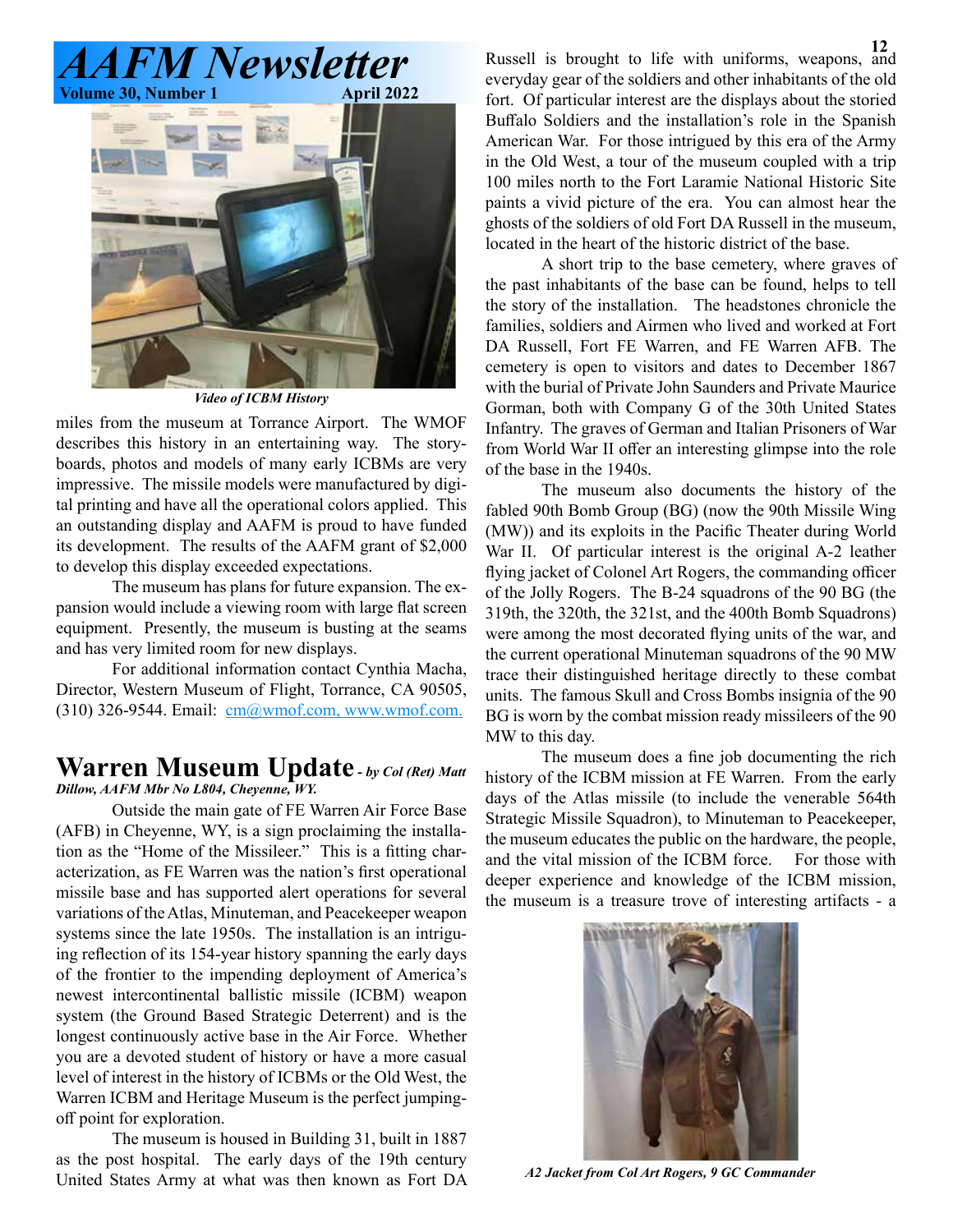



*Mark 12 Reentry Vehicle*

Minuteman Command Data Buffer-B deputy's console, a Minuteman III shroud, guidance sets, and a reentry vehicle, among many other items. Younger visitors can try their hand at operating an ICBM console mockup or interact with historic kitchen equipment.

The museum is a great stage setter for a 30-minute trip down the road to the Quebec-01 Missile Alert Facility (MAF) State Historic Site managed by the state of Wyoming. It is the only accessible Peacekeeper MAF in the world and is configured exactly as it would have appeared when the Peacekeeper system was deactivated. The operationally configured launch control center will serve up a healthy dose of nostalgia for anyone involved in Minuteman or Peacekeeper operations (even the smell is authentic).

Daniek Long is the current Museum Director/Curator of the Warren ICBM and Heritage Museum, just the second person to hold the position in the last 30 years (the previous director was her mother, the legendary Paula Taylor). She is working to put her own touch on the museum and has updated rotating displays that show off just a fraction of the museum's extensive collection. For those who have artifacts they would like to donate, please reach out to Ms Long via email  $(daniek.long@us.af.mil)$  with photographs and descriptions. The museum plays a critical role in the preservation of our ICBM heritage as well as the history of the installation and the region; monetary donations are always welcomed and can be sent to the Warren Military Historical Association, 401 North Champagne Drive, FE Warren AFB WY 82005. Additionally, an overview of the museum and the history of the base is available at the museum's web site: www. warrenmuseum.com.

#### **13 Q01 State Historic Site -** *By former AF Captain and now Wyoming State Senator Brian Boner, AAFM Life Member*

*and Christina Bird, District Manager for Wyoming State Parks*

The State of Wyoming was proud to bring Quebec-01 (Q01), formerly of the 400th Missile Squadron, back to life as a state historic site in the fall of 2019. This took years of concerted effort and cooperation between the state and the 90th Missile Wing (MW). I am proud of the work that went into getting this site open to the public and am excited about the future opportunities we have to tell the story of the 90 MW. These efforts represent the best of the strong cooperation between the Air Force and the State of Wyoming.`

The path from operational missile alert facility (MAF) to historic site can be traced back to when Q01 was taken off alert in 2005. After the site was mothballed, the airmen of the 90 MW spent over a decade maintaining the facility. This was no small task given the harsh environment in northern Laramie County, as well as the significant work it takes to ensure the prairie doesn't reclaim such sites. The effort to convert the MAF to a historic site began in earnest in 2015. The Wyoming legislature, working in concert with our federal delegation, began the work of jumping through the legal hoops needed to make such a transfer occur. This required 3 pieces of legislation in the state legislature and amendments in two National Defense Authorization Acts.

Even as our state and federal governments went through the legislative efforts required to transfer Department of Defense property to the state, the 90 MW worked hard to get the site back into its 2005 condition. Members of the 90 MW rehabilitated the infrastructure, restored furnishings and installed period specific equipment to the site. In conjunction with that process, Wyoming State Parks and Cultural Resources were working diligently to ensure that the site would be ready to open to the public as soon as the



*Q01 Launch Control Center*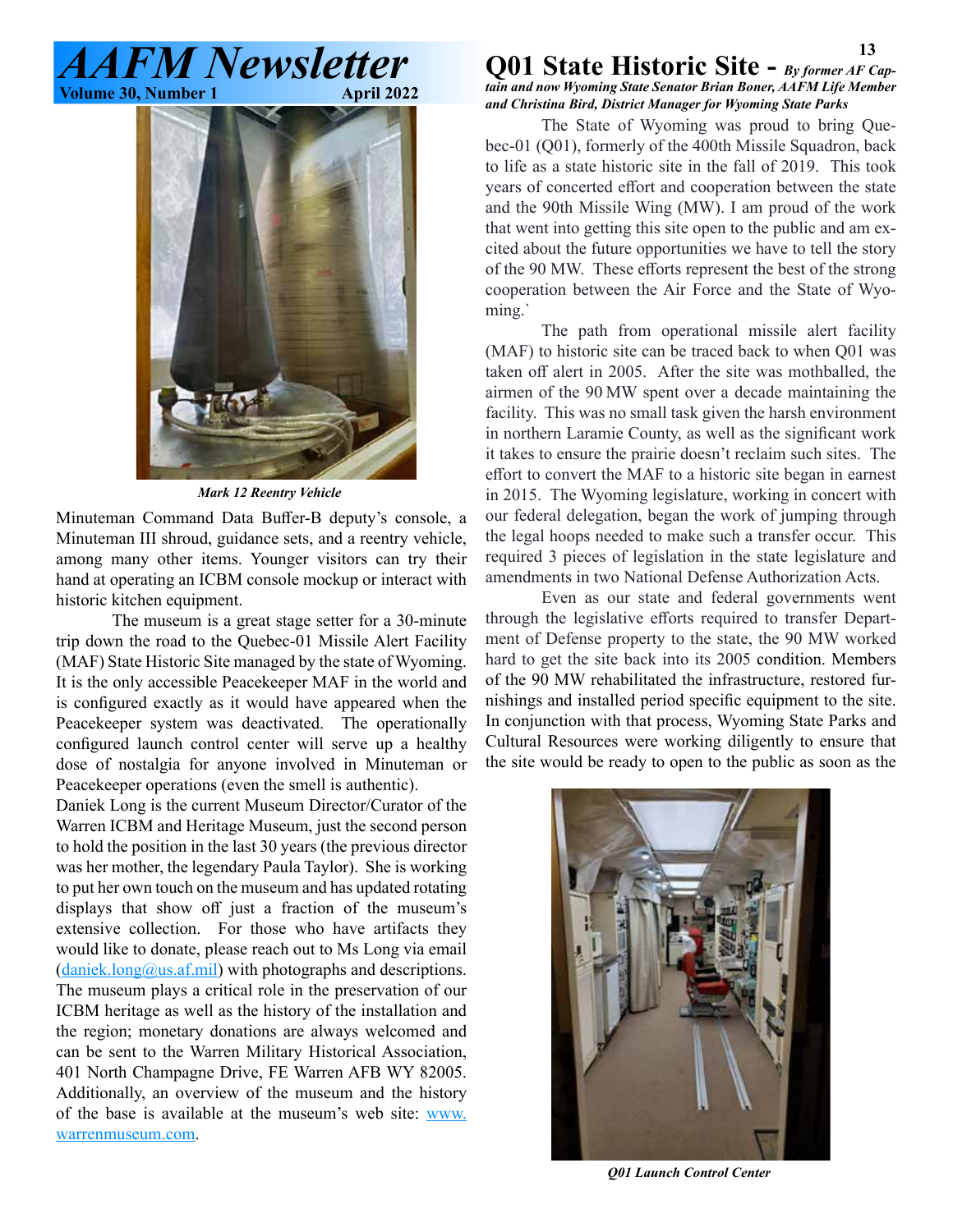

*Q01 Blast Door Art*

transfer took place. Staff worked with the military community to find donations, first person narratives and artifacts that pertained to the history of the site. These efforts were most appreciated and have helped staff to enrich the experience at Q01.

I had the honor of serving on a committee charged with creating the interpretative plan. This committee was comprised of a diverse group of people, from former 20th Air Force Commanders to activists who protested the Peacekeeper. The committee identified cultural and natural resources, defined themes for the exhibits and identified individuals in the Air Force community who might be able to assist with the project. Over the course of several months, the Interpretive Plan was developed and ready for the next phase Exhibit Plan, which included Phase I and II exhibits concepts as well as fabrication and installation of phase I exhibits. Within three months of Air Force property transfer, the site was ready to open to the public in August of 2019. Official dedication occurred in October 2019, with over 100 members of the Air Force community, Wyoming Legislators, the Boeing Corporation, volunteers and staff in attendance.

Wyoming is proud to share the history of ICBMs in our state. As geopolitical instability and competition from pacing threats increase, the need for updating the nuclear triad becomes increasingly clear. Even as we face an uncertain future, it is important to remember our history. As we all know, keeping the peace requires constant effort and vigilance. Given the success of strategic deterrence, the general public can easily take the activity in the missile field – and its stabilizing effects - for granted. While the exhibits at the site are very good at presenting the history of the site in an unbiased manner, a visitor will leave the site with a full understanding of the significant effort required to operate, maintain and secure our ICBM force.

Though the pandemic has deflated our hopes for initial visitation of the site, the state is committed to getting our newest historic site off on the right foot. The Wyoming legislature just approved a \$1.2 million budget earmark for advertising and interpretation of the site. This will allow

**14** the site to expand its efforts in reaching visitors through the Wyoming Department of Tourism's efforts at the Welcome Centers in Wyoming. Wyoming State Parks and Cultural Resources is embarking upon Phase II exhibits, which allow expansion of the themes of the site through exhibits and interactive displays. As always, the site is eager to maintain and create new relationships with our Air Force community and those who served the mission of the 90 MW. The site is open 7 days a week May through September and by appointment October through April. For more information, check out the website at https://wyoparks.wyo.gov.

# **Taps for Missileers**

**MSgt Robert Burniston**, an AAFM Life Member, served in Atlas E in the 548 SMS and Minuteman I and II in the 341 SMW and lived in Condon, OR.

**Col (Ret) Albert "Rich" Greene**, an AAFM Life Member, served in Minuteman in the 90 SMW, 91 SMW and 321 SMW, in Titan II in the 308 SMW, including as the last Commander, in the 381 SMW and 390 SMW, in Thor and Peacekeeper, at 1 STRAD and SAC, and lived in Warwick, RI.

**Former Capt David M. Morrissey**, an AAFM Member, served in Minuteman in the 44 SMW and the 4315 CCTC and lived in South Bend, IN.

**SMSgt (Ret) Mike Moorman** served in Minuteman in the 90 MW.

**Lt Col (Ret) Howard Rice**, an AAFM Life Member, served in Atlas in the 576 SMS, and in Minuteman 321 SMW and the 394 SMS and lived in Monument, CO.

**Former SSgt Dan Vanecko**, an AAFM member, served in Atlas in the 577 SMS and lived in Phoenix, AZ.

**Major (Ret) Guy A. Navarro** served in Minuteman and lived in Alexandria, LA.

**Lt Col Jack Waterfield**, an AAFM member, served in Atlas E in the 548 SMS, in Minuteman in the 341 SMW and 351 SMW, at SAC, and lived in Great Falls, MT.

# **AAFM By-Laws updated**

At the March 2022 AAFM Board of Directors meeting the Board unanimously approved several changes to our by-laws. In addition to cleaning up outdated references and other administrative actions, the changes included several key actions:

1 - Updated the definition of a missileer member to include those who have operated, maintained, defended, acquired, sustained, or supported rather than just those who have worn the missile badge

2 - Limits Board of Directors to two consecutive terms of 12 years

3 - Added email and electronic polling to voting options

4 - As a result of our new electronic polling, reduced voting time from 45 to 30 days

5 - Added on line meetings as an option for Board Meetings

6 - Added the role of a nomination committee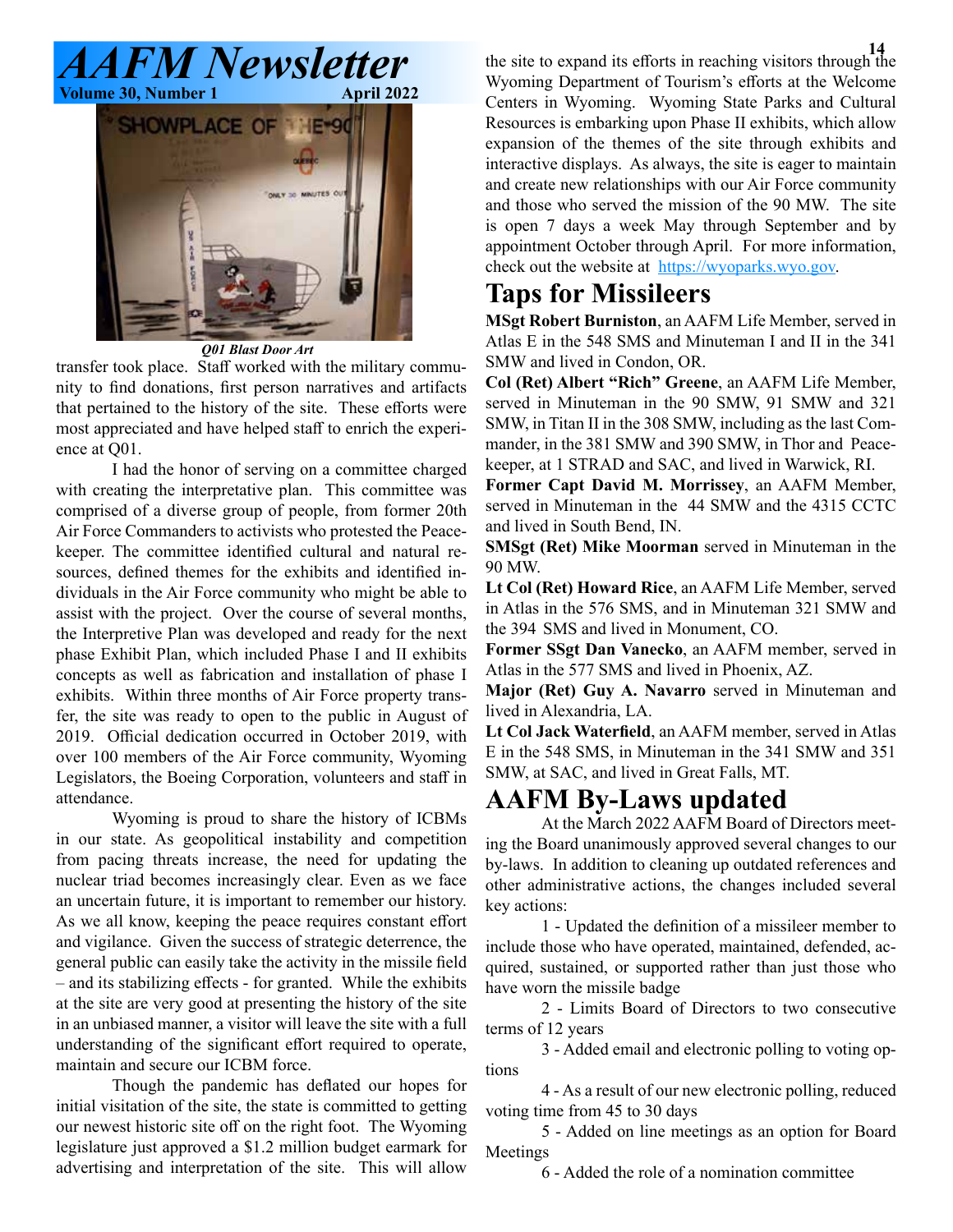#### **Letters to AAFM**

*Address letters to AAFM, 17714 Cherokee St, Broomfield, CO 80023, or send by email to director@afmissileers.org. Letters may be edited, content/meaning will not be changed.* **Deterrence and Arms Control -** In a recent newsletter there was an excellent article on the need for a new land-based ICBM: Land-Based ICBM's Create a "Technical-Synergy-Energy." The newsletter expressed concern that the United States needs to modernize, including its ICBMs. As part of the article, AAFM wrote, it "… is committed to educating and informing the public on U.S. dependence on maintaining a credible nuclear deterrent. As an AAFM member we need you to reinforce our commitment to GBSD by emailing or writing to your Senators and Representatives. Your advocacy and missile field experience counts and is needed to negate the misinformation about the viability of US landbased ICBM nuclear forces."

I would strongly agree with AAFM's advocacy of a strong, modernized ICBM leg as part of GBSD force structure. It is always on alert and ready when ordered to launch. To me the benefits of the ICBM are clear. However, I would suggest that AAFM not overlook the role that nuclear arms control has played in the past and still plays as part of deterrence. Obviously with the ongoing Russian attack on Ukraine, nuclear arms control negotiations with Russia are not on anyone's agenda right now!

That said, however, there is currently in effect a US-Russian strategic nuclear arms control treaty: The Treaty between the United States of America and the Russian Federation on Measures for the Further Reduction and Limitation of Strategic Offensive Arms, also known as the New START Treaty. Both parties believe the Treaty enhances their national security by placing verifiable limits on all Russian and US deployed intercontinental-range nuclear weapons. The United States and the Russian Federation have agreed to extend the treaty through February 4, 2026.

My point is that AAFM, while correctly calling for the modernization of the US ICBM force, should also carefully consider the role a well negotiated and well verified strategic arms control treaty can play as we go into the future. AAFM has a strong and wise voice; let's be sure to look at all aspects of how future nuclear Land-Based ICBM's Create a "Technical-Synergy-Energy. *Col (Ret) Richard G. Toye, AAFM Mbr No , Ft Belvoir, VA*.

**Hearing loss follow up** - I'm responding to Dick Dewar's question in the December 2021 newsletter about hearing loss. I pulled alerts in the 570 SMS in Titan II at Davis Monthan from 1972-1975. I was diagnosed with an asymmetric hearing loss in 2000 with the right ear being significantly worse than the left. I have wondered, although there is no way to prove it, whether the more significant hearing loss in the right ear had anything to do with the headsets we wore. My hearing has slowly declined since the original diagnosis and I began wearing hearing aids in 2012. I have heard anecdotally from some other former Titan II crew members over the years and some of them have complained about asymmetrical hearing loss as well. *- Former Lt Gary Funkhouser, AAFM Mbr No A1599, Rockville, MD.*

Check your DD-214 for a disability statement concerning hearing loss. I am 81 and just went through the DAV for possible benefits for those conditions. They used this to get an evaluation based on that statement in 1975, I received disability of 40% for hearing loss and tinnitus. As a result, I have gotten some super hearing aids prescribed, and an audiologist to monitor that condition. *Former Capt Robert Vann, AAFM Mbr No A3510, Huntsville, AL.*

After serving 4 ½ years on a Titan II crew, 2 years on a Minuteman crew, and 2 years flying on the SAC Airborne, I too wondered about hearing loss. I contacted the local VA and started the process to receive hearing aids. During the process, I was told to point out that I worked with radios, i.e HF, UHF, etc. After hearing tests and interviews, I was granted the hearing aids. One should also bear in mind the age has a place in the equation. *Col (Ret) James MacCracken, AAFM Mbr No A1264, Peoria, AZ*.

#### **New Members**

We continue to welcome new Members to our Association, as well as those longtime Members who have decided to convert from annual memberships to lifetime memberships. New Members can learn more about Member benefits by visiting the AAFM at www.afmissileers.org or by reviewing our Newsletter Archives that are part of the web page.

#### **New Members since 31 December 2021** -

Daniel Altenes Matthew Barker Nathan Bischoping Phillip Blansett Billy Burns Blake Campbell William Hamilton James Harrison Steven Heizer, David Henning, Robert Hill Fred Hollinger. Rashan Moore David Mosey Scott Nowlin Gregory Oliver Greg Pluta John Raney

Andrew Reed Phil Rockwell, David Rundell Scott Sherrick David Scanlan, Russell Shaw Wayne Surratt, Brittany Talbot Billy Whistler Greg Wooldridge

#### **Life Members**

Jack Burns, Nathan Case Charles Gray William Hasbrook Aaron Wilkins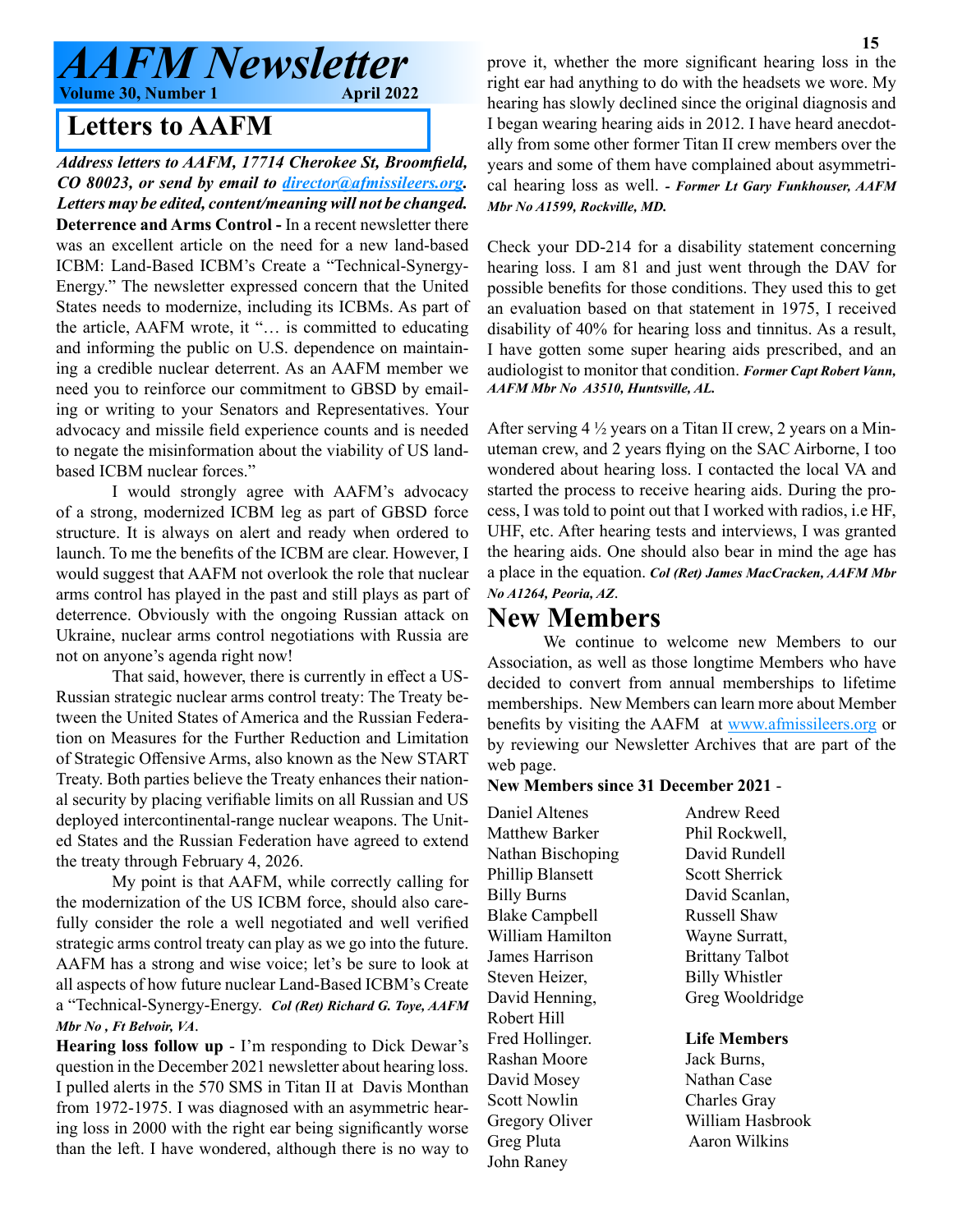#### AAFM Missile Heritage Store

Send this form to AAFM, 17714 Cherokee St, Broomfield, CO 80023 or go online

to https://www.afmissileers.org See pictures on our store site

**Lapel Pins** – any two pins \$10, any 6 \$25, and any 15 \$50 Missile badge: Silver 1 ¼ inch Basic Senior Master Missile badge with Ops Designator: Basic Senior Master AAFM: Cuban Crisis: Minuteman II Alerts: 100 \_\_\_ 200 \_\_\_ Space: Basic \_\_ Senior: \_\_ Master:

**Challenge Coins:** \$10 ea or 3 for \$25 AAFM 3901 SMES Cuban Crisis AAFM 25th Anniversary \_\_\_ Missile Competition (Guardian and Global Strike) Any 3 for \$15  $2006$   $2008$   $2010$   $2011$   $2012$   $2012$ 2014 2019

**AAFM Logo:** Brief case: \$15 each \_\_\_\_\_ Ball cap: \$15 each AAFM Patch (3" or 4") 2 for \$10 or 5 for \$25

Patches: \$10 each (Most are reproductions) Subterranean Patch: \_\_\_ 321 OSS instructor: Cuban Missile Crisis: \_\_\_ w/ velcro\_\_\_\_ 341st Missile Maintenance Squadron: \_\_\_ 395th Strategic Missile Squadron: \_\_\_ Strategic Air Command patch, 4 inch with SAC Strip: 510 SMS: \_\_\_ 341 SMW/SW/MW 50th Anniversary: 389/706 SMW Patch: \_\_\_\_ 6555th Aerospace Test Wing: \_\_\_\_

#### **Full Size Missile Badges**: \$10 each Missile badge: Basic Senior Master Missile badge with Ops Designator:

Basic Senior Master

**Combat Crew Badge** \$10 each\_\_\_

**Books**

*A Cold War Legacy*: Large, 700 page "Tribute to Strategic Air Command - 1946-1992" by Alwyn Lloyd. Many photos and histories of specific events, organizations,more \$30\_\_

*Air Force Fifty*: An Air Force Association coffee table book commemorating the 50th anniversary of the Air Force. Lots of photos, unit histories, personal stories, but almost nothing on missiles. \$20

*LeMay*: Warren Kozaks' "The Life and Wars of General Curtis LeMay." \$20 \_\_\_

*Broken Arrow* : Second Edition of Joel Dobson's book on the '61 B-52 crash \$20 \_\_\_

*Nuclear Express:* Former SecAF and AAFM Member Tom Reed's book covering nuclear weapons development in every country who had or has a program \$20 \_\_\_

*AAFM's Missileers and the Cuban Missile Crisis* \$15 \_\_\_ *We Wear the Pocket Rocket* - Collection of AAFM articles from 1993 to  $2021$  - Hard Copy  $$20$  E-Book -  $$10$ 

**Prints:** \$15 each Cuban Missile Crisis A06 on alert \_\_\_ Countdown  $5,4,3,2$ , 1 The Guardians

#### **AAFM CD and DVD Collections:**

\$10 each set or \$25 for any 3 CD sets - AAFM and Historical Data \_\_\_\_ Early and Airlaunched Missiles Atlas D, E, F Titan I and II \_\_\_\_\_ Minuteman I, II and III \_\_\_\_ C Competitions and Peacekeeper **GLCM** Matador and Mace \_\_\_

DVD Sets - AAFM and Historic Videos Atlas D, E, F and Titan I and II \_\_\_\_\_ GLCM \_\_\_\_ Minuteman I, II, III and Peacekeeper\_\_\_\_ Early Airlaunched Missiles \_\_\_\_ Air Force Space Videos \_\_\_\_\_ SAC Competitions

SAC Memorial DVD - Dedication at Dayton \_\_\_ AAFM 2012 National Meeting at Malmstrom \_\_\_\_ The Groobers Missile Music CD \_\_\_\_\_\_

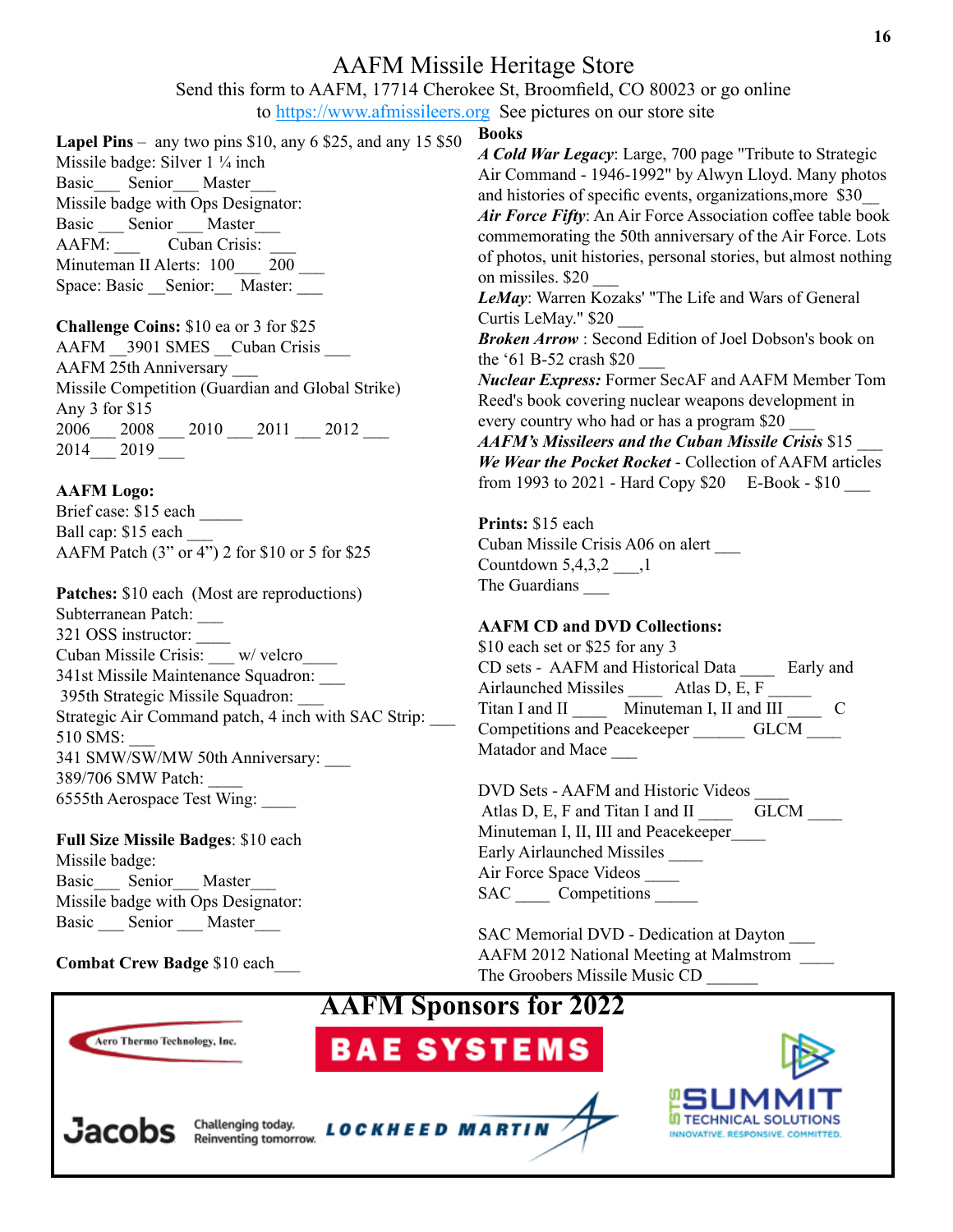# **AAFM National Meeting - Salt Lake City 5-9 October 2022**

**Registration**: On line at www.afmissileers.org or complete the form below. Closeout date is 5 Sept 2022.

**Reservations:** We will be using the Courtyard Marriott and the Hyatt House which are side by side in downtown. Hospitality Suite and all dinners and meetings will be in the Courtyard. Make your hotel reservations directly with the Courtyard or the Hyatt House (see links on our web site). Rate is \$139, including breakfast for two each morning. Rate is available days on either side of your visit. While there is no airport shuttle for the hotel, there is a train from the airport to downtown. **Not Staying at the Hotel?** - If you are staying in a motor home, other hotel or with friends, or live in the area, you can attend any or all of the events. Complete the reservation form for the events you would like to attend. Check with the front desk for parking permits.

**Hospitality Suite:** - Open every day when no other activities are scheduled, with snacks and refreshments and some items from the AAFM store. Registration fee covers suite operation.

**Attire:** - Casual dress for all events except for the Banquet: business casual (open collar shirts, coats optional, no jeans) **Special Needs:** - Let us know of any special diet needs, handicapped access, etc.

#### **Schedule of Events** –

Wednesday, 5 October 2022

1300 - Registration, Hospitality Suite open Early Bird \$30 until August 15th; then \$35.

1800 - Welcome Reception and pay as you go bar, \$25 per person.

Thursday, 6 October 2022

0700 - Breakfast (included in room rate)

0830 - Depart hotel for Tour of SLC area-bus and lunch \$48 per person

1800 - Dinner at the hotel pay with as you go bar - \$30 per person.

Friday, 7 October 2022

0700 - Breakfast (included in room rate)

0830 - Depart hotel for tour of Hill AFB - \$48 for bus lunch

1630 - Return to hotel

1800 - Dinner at the hotel pay as you go bar - \$35 per person

Saturday, 8 October 2022

0700 - Breakfast (included in room rate)

0730 - 0830 - AAFM Board of Directors Meeting

0900 - General Membership Meeting

1200 - Lunch \$20

1800 - AAFM Banquet w/ speaker - \$62 per person, choice of Steak, Chicken, or Vegetarian and pay as you go bar Sunday, 9 October 2022

0700 - Breakfast (included in room rate)

1100 - Depart hotel

#### **Registration Form - 2022 National Meeting**

|                                         | Online registration at AFMissileers.org or via Mail with check to AAFM, 6128 Highwood Park Lane, Naples, FL 34110 |                                                                      |                               |  |               |
|-----------------------------------------|-------------------------------------------------------------------------------------------------------------------|----------------------------------------------------------------------|-------------------------------|--|---------------|
| Name                                    |                                                                                                                   |                                                                      |                               |  | Number Amount |
| Address                                 |                                                                                                                   | Registration fee-\$30 each                                           |                               |  |               |
| City, State, Zip_                       |                                                                                                                   | Late registration (23 Jul) \$35                                      |                               |  |               |
| Phone                                   | Number Attending                                                                                                  |                                                                      | Wednesday Reception-\$25 each |  |               |
| Spouse/Guest Name                       |                                                                                                                   | Thursday Tour \$48 each                                              |                               |  |               |
| Arrive                                  | Depart                                                                                                            |                                                                      | Thursday Dinner \$30 each     |  |               |
| Special Requirements                    |                                                                                                                   |                                                                      | Friday Tour \$48 each         |  |               |
| (Enter names as preferred on name tags) |                                                                                                                   | Friday Dinner \$35 each                                              |                               |  |               |
|                                         |                                                                                                                   |                                                                      | Saturday lunch \$20 each      |  |               |
|                                         |                                                                                                                   | Banquet \$62 each<br>Circle one per person: Steak Chicken Vegetarian |                               |  |               |
|                                         |                                                                                                                   |                                                                      |                               |  |               |
|                                         |                                                                                                                   | Total Amount                                                         |                               |  |               |
|                                         | For Base Tour for Active/Retired Military or spouse with ID card - Full name and SSN:                             |                                                                      |                               |  |               |
| Member:                                 | <b>SSN</b>                                                                                                        |                                                                      |                               |  |               |
| Guest:                                  | <b>SSN</b>                                                                                                        |                                                                      |                               |  |               |
|                                         | For those without active/retired ID cards, Full Name, State Driver's License No and last four digits of SSN:      |                                                                      |                               |  |               |
| Member:                                 | DL No:                                                                                                            | State:                                                               | SSN Last four:                |  |               |
| Guest:                                  | DL No:                                                                                                            | State:                                                               | SSN Last four:                |  |               |